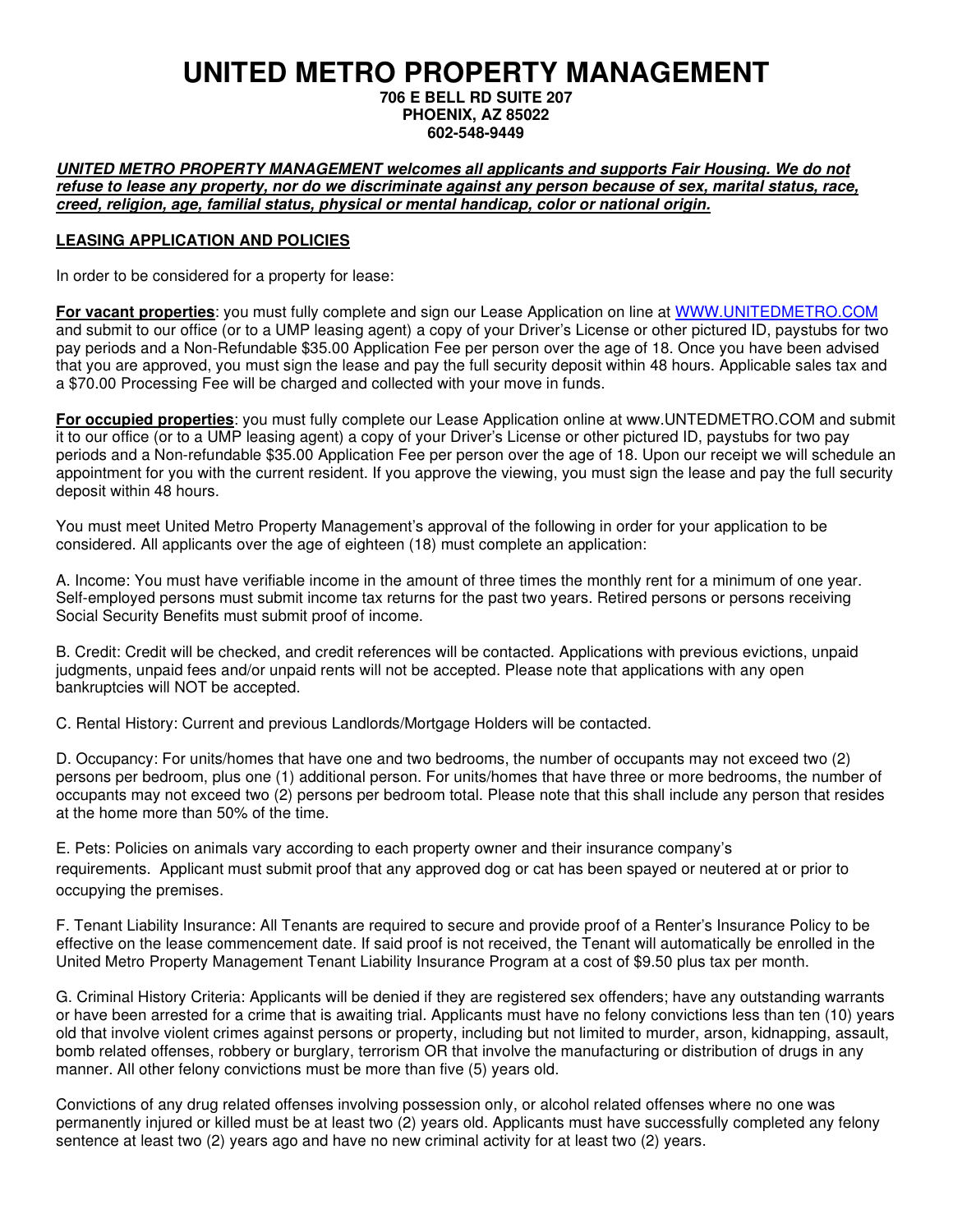# **UNITED METRO PROPERTY MANAGEMENT**

#### **706 E BELL RD SUITE 207 PHOENIX, AZ 85022 602-548-9449**

If an Applicant would like us to review additional information regarding a felony conviction or a current arrest or warrant, the Applicant is permitted to submit that information along with their application and we will review it on a case by case basis.

All applications are accepted on a "first come first served basis". Every attempt will be made to process your application within 48 hours of receipt. United Metro Property Management shall have the right to reject incomplete or falsified applications or applications without all names, phone numbers and addresses necessary for verification purposes. When a married couple and/or family applies to live in the same property, both spouses and all residents aged 18 and over, must submit complete applications before United Metro Property Management will begin processing them.

If the property you are applying for is located within a Homeowners Association, you will be expected to abide by all Homeowner Association Documents, including but not limited to the CC&R's, Community Rules and Regulations and Architectural Controls. You can obtain a copy of this document at the United Metro Property Management office. A sample of our standard lease agreement is available for your review online at www.unitedmetro.com.

You will be required to pay the first month's rent on or before the move in date, unless a special is being offered. This must be paid by money order or cashier's check – personal checks will not be accepted.

Please be advised that United Metro Property Management will NOT hold a property for anyone until an applicant is advised that they have been approved, a lease is signed, and all required deposits have been paid to United Metro Property Management.

The Applicant(s) acknowledges that he/she has read, understands and agrees to the above policies; and further agree to the following terms:

I agree to pay a non-refundable \$35.00 application fee, per person over the age of 18, for the cost of processing each application.

Within 48 hours of being notified that I have been approved, I agree to pay all of the required security deposits via the tenant portal provided to me. After United Metro Property Management receives payment for the total required security deposit, they will prepare the necessary lease agreement and associated addendums. I shall sign the lease agreement and associated addendums as soon as I receive them.

If I do not conform to any of the above items, I understand and agree that United Metro Property Management shall not be obligated to hold this property for me; and I agree to forfeit my security deposit.

I understand that I must provide United Metro Property Management with proof of Renters Insurance, containing a minimum of a \$100,000.00 comprehensive general liability coverage policy on or before my lease commencement date in order to avoid being charged \$12.50 per month plus sales tax (\$9.50 insurance premium plus a \$3.00 administrative fee) for a liability only insurance policy.

I understand that if I request a change to my lease commencement date after the lease has been drafted, I agree to pay a \$75.00 lease revision fee.

I further understand that United Metro Property Management and their employees are exclusive agents of, and represent, the Property Owner; and that the lease will be between the applicant(s) and United Metro Property Management, as Agent for the Owner; and that any suit I may file in the future regarding the lease agreement shall only be in the name of the property owner.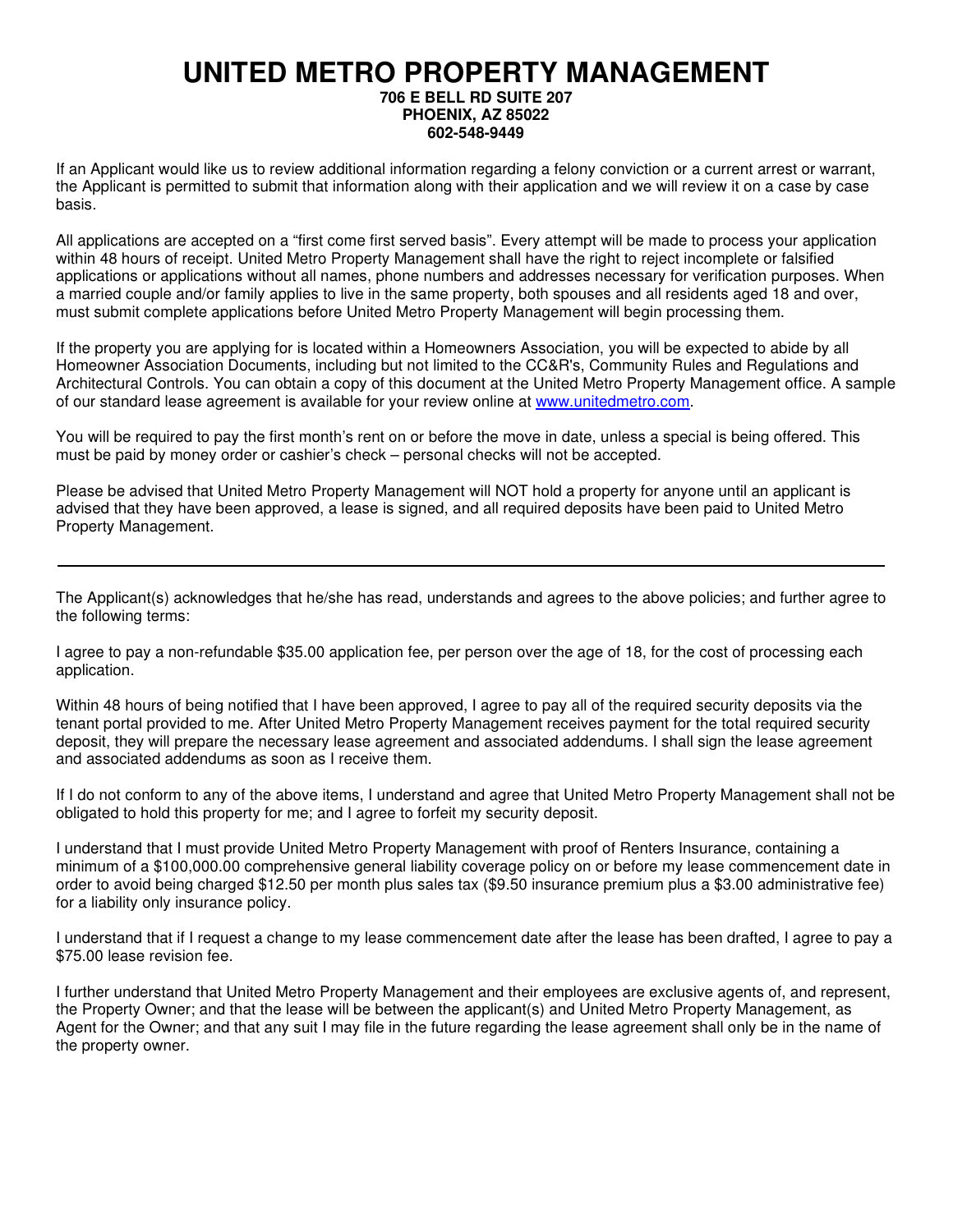

## *Welcome to United Metro Property Management!*

### **Office Hours** Monday - Friday 8:00 a.m. to 4:30 p.m. Closed for lunch daily from Noon - 1:00 p.m.

**Rent Payments** must be paid online via your tenant portal per your lease agreement.

**Tenant's Inspection of Property:** Tenants are required to inspect the premises upon moving in. Your lease provides that you find the premises in good condition with no apparent defects, excluding any deficiencies noted in the move in inspection report. Tenant shall complete the move in inspection report themselves, and either email it to inspection@unitedmetro.com and request a signed copy of said report by email, or hand deliver the move-in inspection report to a staff member at Agent's office. Either way, Tenant shall have been deemed to accept the premises as noted on the move-in inspection, subject to any written objection by Agent.

If you do have any specific repair requests, please submit a work order on your tenant portal. After receipt of the above request, our maintenance department will contact you to set an appointment for the repair of the items approved by the property owner. If you are not contacted by our maintenance department within several days of sending the portal request, please call our office to ensure we received it.

### **Agent hereby advises the Tenant that the move out inspection will be a very thorough and detailed inspection.**

**All Repair Requests** can either be can be submitted electronically via your tenant portal. Or you may call our office during business hours at 602-548-9449 extension 105 or 106.

**General emails** (HOA violations, utilities, etc.) should be sent to receptionist@unitedmetro.com. Be sure to type the property address in the subject line, and include your name, address, cell, home, and work phone numbers (if you are able to receive calls).

### **After hours and weekend emergency repairs should be ONLY be phoned into our 24-hour emergency repair line at 602-548-1897.**

### **Office Directory**: **Main Office Number: 602-548-9449**

Angela Auten - extension **4** rent payment questions/issues angela@unitedmetro.com Easton Younger – extension **5** leasing / renter's insurance easton@unitedmetro.com Jeremy Hill – extension **1** maintenance requests jeremy@unitedmetro.com

### **\* PLEASE PLACE YOUR ADDRESS IN THE SUBJECT LINE WHEN EMAILING US\***

welcome revised 2/03/20222



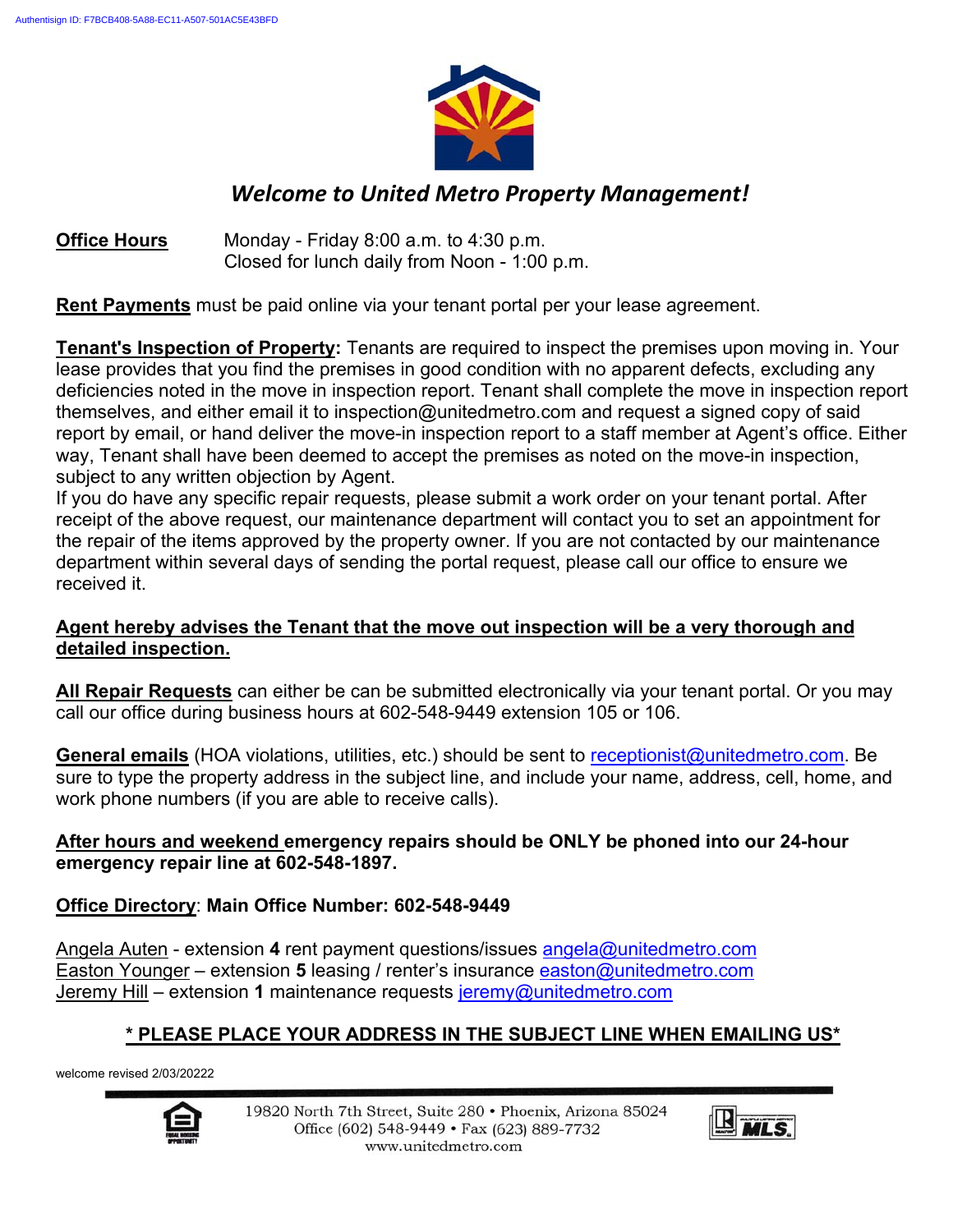

#### **RESIDENTIAL LEASE AGREEMENT AND DEPOSIT RECEIPT**

| <u>THIS IS A LEGALLY BINDING AGREEMENT:</u> | <b>ESTES ES UN ACUERDO</b>    |  |
|---------------------------------------------|-------------------------------|--|
| <b>IF YOU DO NOT UNDERSTAND IT</b>          | LEGAL SI USTED NO             |  |
|                                             | <b>ENTIENDE</b>               |  |
| <b>SEEK COMPETENT ADVICE</b>                | <b>BUSQUE</b><br><b>AYUDA</b> |  |
| <b>COMPETENTE</b>                           |                               |  |

**FEBRUARY 07, 2022 3374** 

**hereinafter referred to as "Tenants", agrees to rent from United Metro Properties,** Inc. DBA United Metro Property Management hereinafter referred to as "Agent", as agent for the property owner, **Paul Anderson issues situated in the City of SURPRISE, AZ 85378, located at**  $\blacksquare$ **CHANTIL DRIVE\_** upon the following terms and conditions:

**1. Summary of Move in Costs:** Receipt is acknowledged for the sum **TWO THOUSAND SEVEN HUNDRED SIXTY SIX DOLLARS AND THREE CENTS** via on line payment on Agent's website (or by money order or cashier's check made payable to Agent). This payment shall be applied as set forth below (not including any credit card fees):

|       |           | 837.62 Pro-Rated Rent from 02/15/22 - 02/28/22                                     |
|-------|-----------|------------------------------------------------------------------------------------|
|       |           | 18.43 Pro-Rated_Rent Sales Tax from 02/15/22 - 02/31/22                            |
|       |           | 1795.00 Security Deposit (Refundable)                                              |
|       |           | 0.00 Animal Deposit (Refundable)                                                   |
|       |           | 100.00 Administrative/Processing Fee (Non-Refundable)                              |
|       |           | 2.20 Sales Tax on Administrative Fee (Non-Refundable)                              |
|       |           | 9.50 First month Tenant Liability Insurance premium (Non-Refundable)               |
|       |           | 3.00 First month Tenant Liability Insurance Admin Fee (Non-Refundable)             |
|       |           | 0.28 Sales Tax on Tenant Liability Insurance & Admin Fee (Non-Refundable)          |
| Total | \$2766.03 |                                                                                    |
|       |           | Minus \$ 1825.00 Previously Paid                                                   |
|       |           | Balance \$ 941.03 Due on/before move-in (unless prior arrangements have been made) |

**2. Duration of Lease (Term):** This lease shall commence on or after 8:00AM on **FEBRUARY 15, 2022** and continue until no later than 5:00PM on **JANUARY 31, 2023** Mountain Standard Time, and thereafter on a month-to-month basis until either party terminates the lease by giving 30 days written notice. See additional provisions below.

**3. Rent:** Rent shall be **\$\_1834.49\_\_** per month including applicable sales tax. Tenant understands that sales tax is due on all charges incurred by Tenant. Rent shall be increased or decreased by Agent based on future changes in sales tax rates. **RENT SHALL ONLY BE PAID VIA AGENT'S WEBSITE AND IS PAYABLE IN ADVANCE UPON THE FIRST OF EACH MONTH. NO CASH WILL BE ACCEPTED AT ANY TIME.** If Tenant chooses to pay rent via paper check, tenant understands that they will be charged \$5.00 per check and must include said charge in each payment or the payment may not be accepted by the Agent. Funds shall be made payable to United Metro Property Management (Agent). **Rents received after the second day of the month are subject to a late charge of \$25.00, plus an additional late charge of \$10.00 per day thereafter. Checks returned by the bank are subject to an additional \$75.00 charge plus applicable late fees.** At

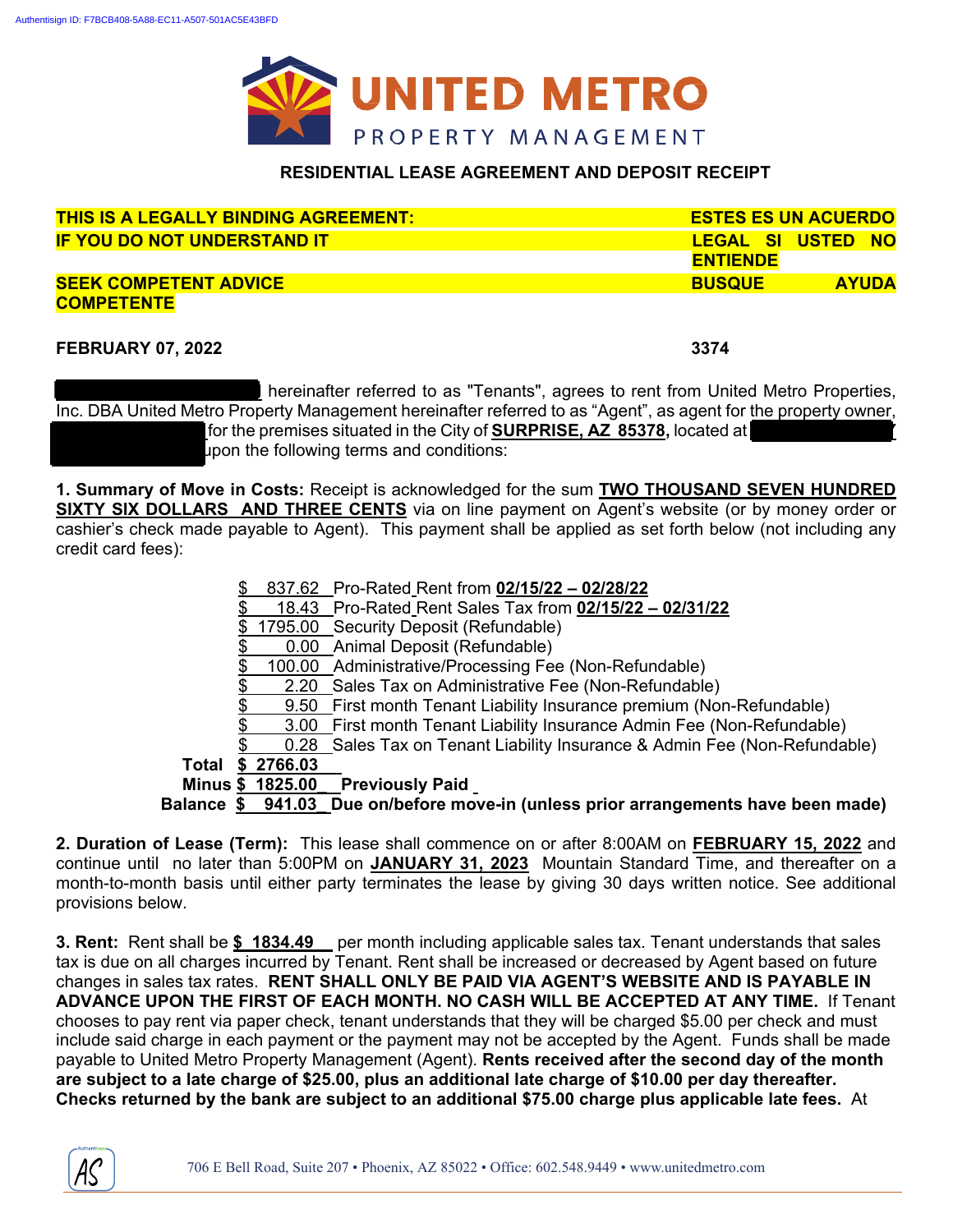

agent's option, tenant may be required to submit all payments on line or in the form of cashier's checks or money orders after one occurrence of a returned check from a financial institution. Tenant will be charged a fee for the service of all legal notices pertaining to this lease as incurred by Agent. Agent retains the right to deduct outstanding charges first from funds received with the remainder applied to rent. Tenant agrees to reimburse Agent immediately for the rent that was tendered. Tenant acknowledges that if they voluntarily prepaid rent that they are not entitled to any refund of those sums until and unless the entire lease and all of the terms have been fully complied with. If tenant terminates the lease prior to the expiration date, any prepaid rent will be accounted for pursuant to AZ law. Tenant further understands that all fees as outlined in this lease are deemed as additional rent and will be collected as such.

**4. Deposits:** If Tenant is charged a cleaning fee, and the final cleaning costs exceed the total fee collected, Agent shall charge and collect the remaining balance from the refundable security deposit. During the term of the lease or any renewal thereof, Agent retains the right to deplete the security deposit due to allowable tenant charges, (examples: late charges, returned check charges, legal fees, landscaping maintenance). In this event the Tenant agrees to immediately restore the security deposit to the original amount paid within five days of receipt of written notice from Agent. Agent may, at Agent's option, terminate this Agreement upon Tenant's failure to comply with a written security deposit account deficiency notice. Tenant further understands that this deposit may not be used by the Tenant as a credit for rent owed including, but not limited to, Tenant's last month rent. The deposit will be returned to the Tenant in accordance with A.R.S. Section 33-1321 within the Arizona Landlord/Tenant Act. Tenant shall surrender the premises, and all keys, garage door opener remotes and personal property therein in a damage free and clean condition, except normal wear and tear. Tenant acknowledges that Agent will maintain a trust account for rents or security/cleaning deposits and Agent may place these deposits in interest bearing accounts. Any interest earned shall belong to Agent. At Agent's option at any renewal of this lease where the rent is increased, Agent may require that the tenant increase their refundable security Deposit to equal the amount of the increased rent.

**5. Initial Possession Date**: Tenant agrees and understands that they will not have possession, and will not enter the property, until they are given the keys, remotes, etc. and sign the move in inspection report. Tenant further agrees that if they do enter the property before that date, (1) at Agent's option Agent shall have the right to terminate the lease and/or charge a \$250.00 premature access fee which would be due and payable on the move in date and, (2) Tenant will be held fully responsible for any and all damages discovered at the move in inspection.

**6. Animals:** No animals, including visiting animals, shall be maintained on these premises except by prior written consent of Agent. If prior written consent is given by Agent, an Animal Agreement Addendum shall be signed by Tenant and an Animal Deposit shall be pre-paid to Agent. **IF ANY ANIMAL IS OBTAINED BY THE TENANT WITHOUT PRIOR APPROVAL FROM AGENT A \$250.00 BREACH FEE WILL BE CHARGED AT EACH OCCURANCE. IN ADDITION, AT AGENT'S OPTION THE LEASE MAY BE TERMINATED.** 

**7. Utilities:** Tenant shall furnish ALL utilities/services.

**8. Subletting of Property:** The Tenant shall not assign or sublet the premises or any part thereof without the written consent of the Agent. The Tenant agrees to use the premises solely as a personal residence.

**9**. **Occupancy**: The number of occupants shall not exceed **\_1 ADULT AND NO MINOR OCCUPANTS.**  Tenant shall not allow more than two guests for a maximum of seven (7) consecutive days to reside in the property. Guests remaining more than seven (7) days shall be considered additional occupants unless prior written consent is given by Agent. However, the total days for all guests residing in the property shall not

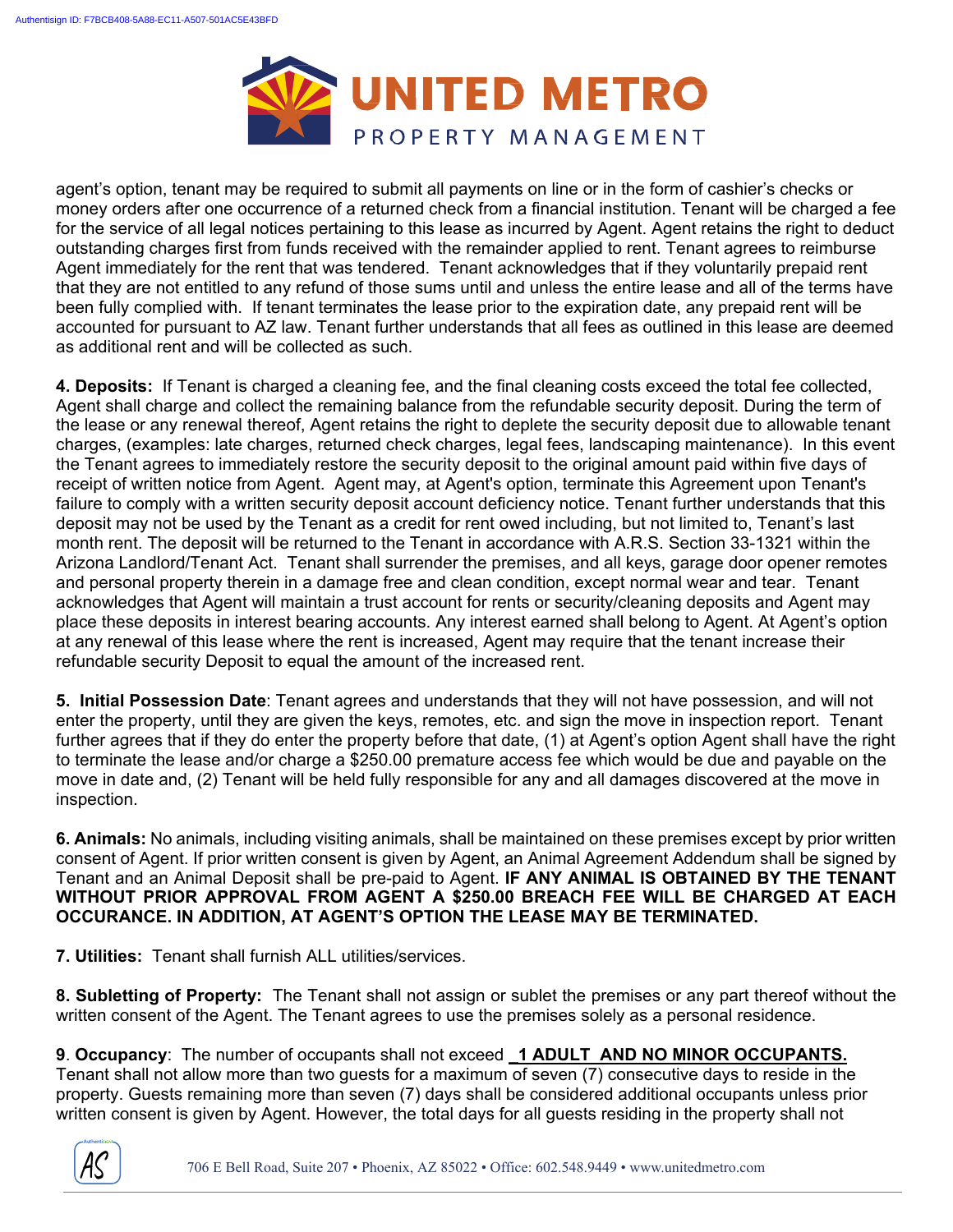

exceed thirty days in any twelve (12) month period. Agent may, but is not obligated to, remove any unauthorized occupant as a trespasser; or, at Agent's election, Agent may require said unauthorized occupant to apply as a tenant and if approved by Agent, sign this lease. **Should unauthorized occupant refuse to be bound by this lease, and/or refuse to leave on Agent's demand, Agent shall charge and Tenant agrees to pay a \$500.00 breach fee in addition to all costs incurred by Agent to remove said occupant(s).**

**10. Tenant's Inspection of Property:** Tenants have inspected the premises and find the premises in good condition with no apparent defects, excluding any deficiencies noted in the move in inspection report and hereby agree to accept the premises in an "as is" condition. Agent hereby advises the Tenant that the move out inspection will be a very thorough and detailed inspection. Therefore, the tenant is solely responsible for noting any and all defects, damages or cleanliness issues in writing on the attached move-in inspection which must be delivered to the Agent no later than 7 days after the lease commencement date. Tenant shall either email it to inspection@unitedmetro.com and request a confirmation reply by email, or hand deliver the move-in inspection report to a staff member at Agent's office. Either way, Tenant shall have been deemed to accept the premises as noted on the moy ain inspection, subject to any written objection by Agent. Tenant's Initials:  $\mathcal{A}$ 

**11. Agent's Inspection:** Except in the case of an emergency, or where notice shall be impracticable, or where the tenant has abandoned the premises, or where the tenant has submitted a written repair request, all as provided by law, the Agent shall have the right of reasonable access to the premises at all times for the purpose of inspection and showing the premises, upon giving to the Tenant two (2) days written notice of Agent's intent to so inspect.

**12. Soldiers and Sailors Civil Relief Act:** In the event the Tenant is a member of the United States Armed Forces on extended active duty as of the commencement date of this lease and receives either a permanent change of station (departing Maricopa County), is involuntarily relieved from active duty, retirement or separation, or receives a letter from the proper base authority directing tenant to live on base (this does not cover voluntarily moving into military family housing), then the Tenant may terminate this lease by giving at least 30 days written notice to Agent. There shall be attached to such notice a copy of official orders or a letter signed by the Tenant's Commanding Officer reflecting the change which warrants termination under this clause: NOTE: This paragraph applies to uniformed members of the Armed Forces only. If the unit is shared with non-military tenants, that are not military dependents of the military member, this lease will remain valid for said non-military tenants.

**13. Vacate Notice:** Tenant shall give Agent written notice of Tenant's intention to vacate the premises on or prior to the last rental due date of the original lease term via Agent's website or via email. This 30-day notice must be for one (1) full rental period, i.e., rent is due on the first of the month, so notice must be received prior to the 1st of the preceding month. Leaving keys in or on the Premises without prior agreement with Agent will not be considered returning possession to the Agent. In the event Tenant gives notice of their intent to vacate the premises, Tenant agrees to allow Agent to immediately install a For Lease or For Sale sign and show said residence to prospective tenants or purchasers with 48 hours prior notice. **If Agent does not receive a notice to vacate from the Tenant, or if the Tenant does not sign a lease renewal agreement before the end of this lease (or any subsequent lease renewal), Tenant understands and agrees that this Agreement will automatically continue on a month-to-month basis under the same terms and conditions with a minimum rent increase of \$100.00 per month and a one-time non-refundable fee of \$150.00.** 

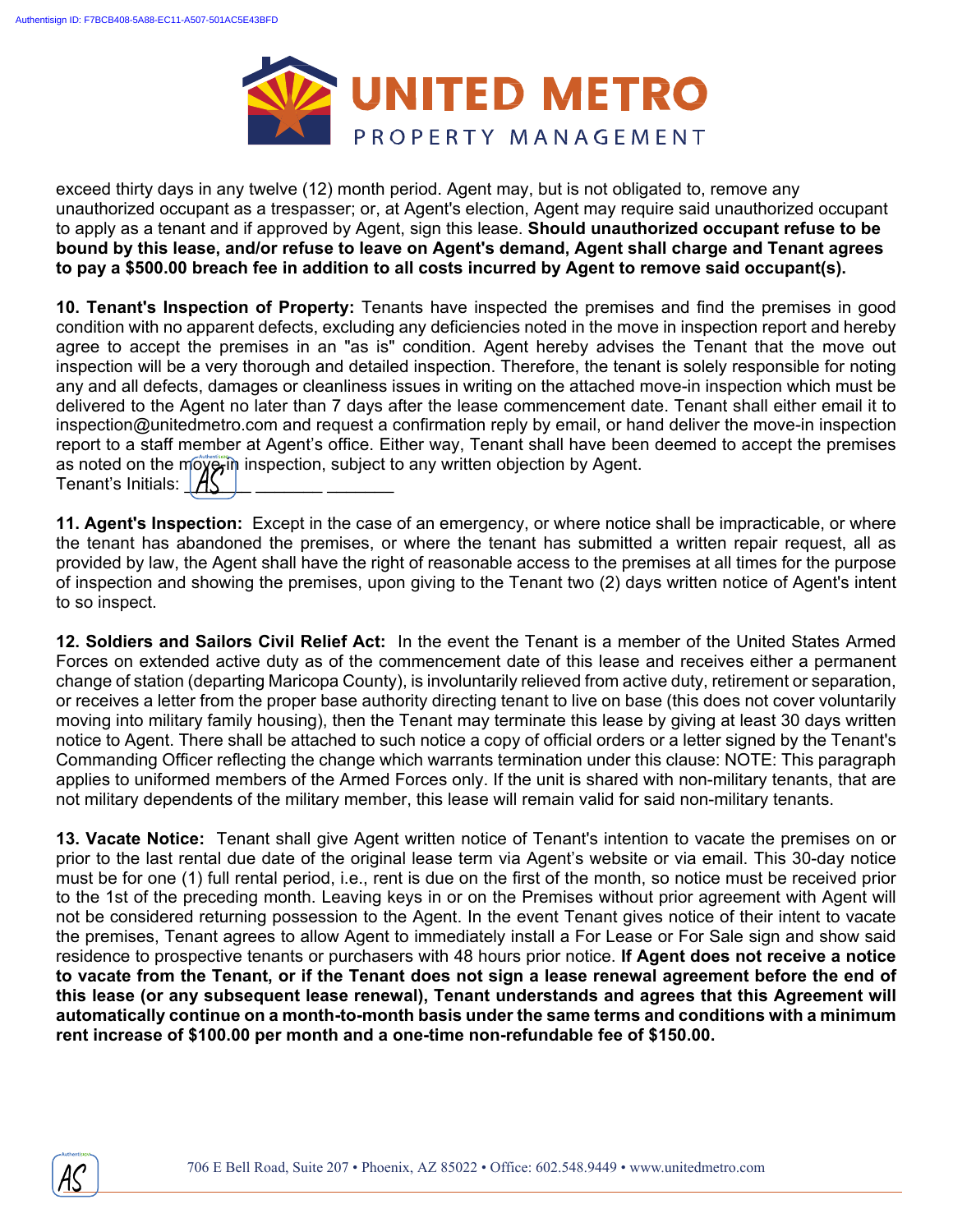

**14. Repair and Maintenance:** Tenant shall maintain the premises in a clean, neat and undamaged condition and in particular, shall comply with all obligations of local building codes, maintain the premises which he occupies in a clean and safe condition, dispose of all ashes, rubbish, garbage and all other wastes in a clean and safe manner, keep and use all plumbing, electrical, sanitary, heating, ventilating, air conditioning and other facilities and appliances in a clean and reasonable manner so as not to disturb his neighbors nor to in anyway deface, damage or otherwise destroy any part of such premises. This includes monthly replacement of air conditioning filters. On a detached single-family residence, Tenant agrees that at Tenant's own expense, to keep the premises including, but not limited to the yard, shrubbery and swimming pool (if any) in the same condition and repair as at the beginning of the lease and to pay for any damages thereto, reasonable wear and tear excepted. Tenant is responsible for snow removal (where applicable) and insect control. Lawns shall be watered adequately and shall be mowed weekly. Tenant to provide hoses, sprinklers and any equipment necessary to maintain lawn and grounds. All batteries and lightbulbs are the responsibility of the Tenant.

Tenant shall at all times comply with the requirements of applicable building codes, make all repairs necessary to keep the premises in a fit and habitable condition, subject to the ARLTA. Tenant shall make no alterations, additions or improvement to the property, either within or without, without Agent's prior written consent. No repairs are to be ordered with outside vendors by the Tenant without specific authorization of the Agent unless Tenant is personally prepared to pay for any and all such repairs and costs and subject to the ARLTA.

If in the opinion of Agent any maintenance/repair is not properly being maintained by Tenant, Agent may give fourteen days (or a shorter notice for any health or safety issues) notice to correct said condition. If after this time frame the condition is not remedied, Agent may hire a professional service to accomplish the same. Tenant agrees to pay the cost incurred by the Agent each and every time per the terms contained in paragraph four (4) above. These amounts will be deemed as additional rent. Tenant further agrees that the notification to Agent for service of maintenance requests grants Agent authority to enter the unit during normal business hours for the purpose of that request. Tenant acknowledges that no portion of the leased property shall be used for storing inoperable or unlicensed vehicles, trailers or recreational vehicles.

TENANT SHALL BE RESPONSIBLE FOR FORTY (\$40.00) OF EACH AND EVERY REPAIR ITEM TO SAID PROPERTY REGARDLESS OF WHETHER THE REPAIR/REPLACEMENT WAS NORMAL WEAR AND TEAR. EXCEPTIONS ARE ROOF REPAIRS, REPAIRS NOTED ON THE MOVE-IN INSPECTION OR ITEMS SUBMITTED BY THE TENANT PER PARAGRAPH 10. HOWEVER, TENANT SHALL BE RESPONSIBLE FOR FULL COSTS FOR REPAIR AND/OR REPLACEMENT OF BROKEN GLASS, DRAIN BLOCKAGE (NOT CAUSED BY DEFECTIVE PLUMBING), AND ANY REPAIR/REPLACEMENT CAUSED BY THE TENANT'S NEGLIGENCE ON MAINTAINING THE PROPERTY PER PARAGRAPH 14. THIS SHALL INCLUDE ANY DAMAGE OR EXCESSIVE REPAIR COSTS DUE TO TENANT NOT REPLACING THE AIR CONDITIONING FILTER ON A MONTHLY BASIS. TENANT FURTHER AGREES THAT IF TENANT REFUSES TO ALLOW AN EMPLOYEE OR VENDOR OF THE AGENT TO ACCESS THE RESIDENCE WITH AGENT'S KEY, OR, IF TENANT SETS AN APPOINTMENT WITH SUCH EMPLOYEE OR A MAINTENANCE VENDOR AND DOES NOT SHOW, TENANT WILL BE CHARGED FOR EACH OCCURRENCE BASED ON THE AMOUNT CHARGED BY AGENT OR THE VENDOR.

**15. Indemnify:** Tenant shall indemnify and hold harmless Agent and/or Owner from and against any and all claims, liability, penalties, damages, expense and judgments for injuries or accidents to persons or property of any nature and howsoever caused occurring on or about the leased premises during the lease term and any other period of occupancy, including all costs, expenses and attorney fees incurred by Agent in defense of any such claims, whether or not such claims are covered adequately by insurance, subject to AZ law.

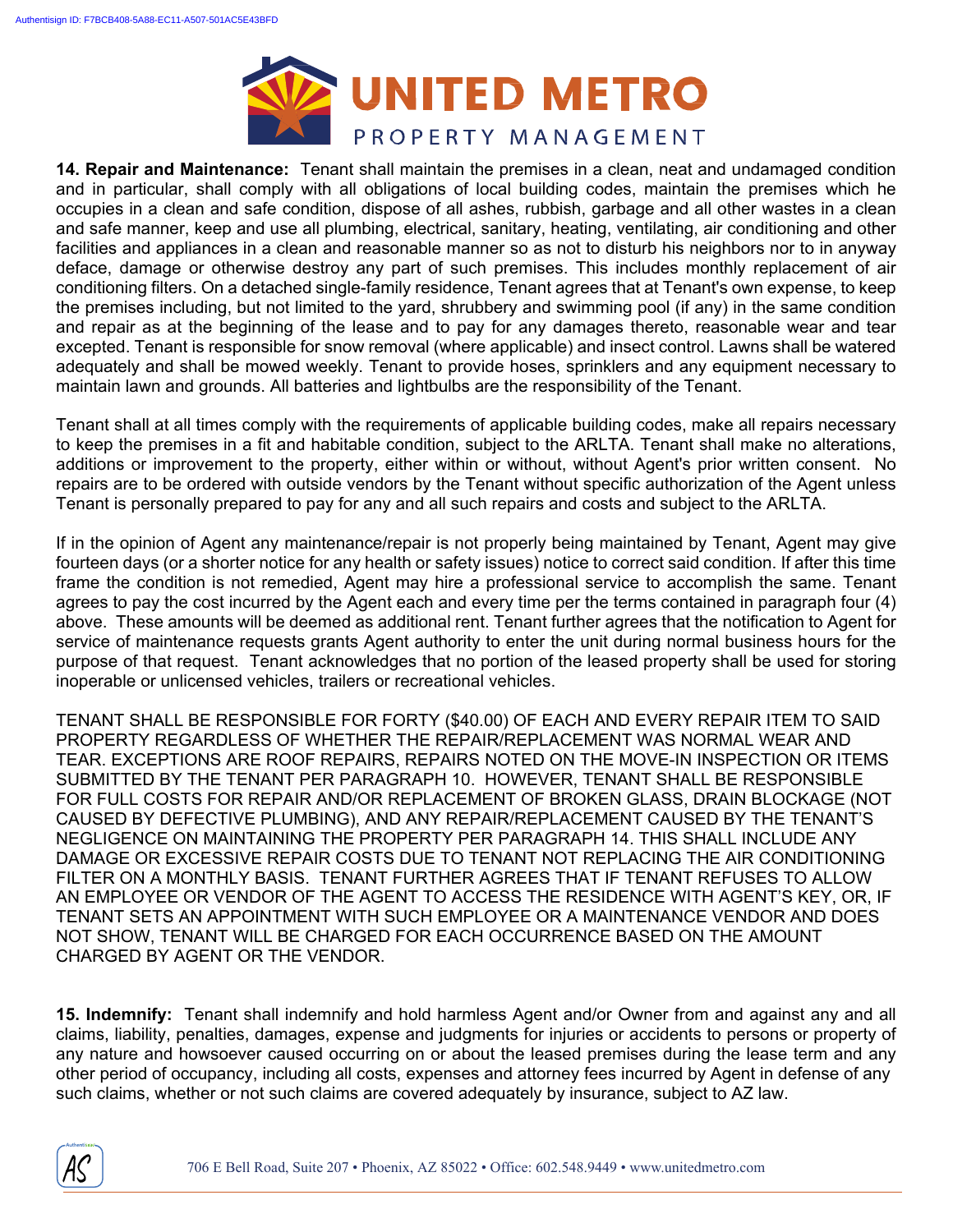

**16. Renter's/Tenant Liability Insurance:** All tenants must provide proof they have a Renter's Insurance Policy. As a minimum coverage, all Tenants are automatically enrolled in the United Metro Property Management Tenant Liability Insurance Program at a cost of \$9.50 plus \$3.00 administrative fee per month, plus tax effective the commencement date for a minimum of one month. Tenants may opt out of the United Metro Property Management Tenant/Renter's Liability Insurance Program by providing Agent proof they have secured a Renter's Insurance Policy with Agent added as an additional interest. See Insurance Addendum for details.

**17. Waiver:** Failure of Agent to insist upon strict compliance with the terms of this agreement shall not constitute a waiver of Agent's rights to act on any violation or to insist on compliance with the terms of this agreement.

**18. Joint Obligation:** Where this agreement is signed by more than one person as tenants, all such persons shall be jointly and severally liable for the payment at the agreed rental rate and for the performance of all covenants to be kept by Tenant hereunder. Without limiting the obligations imposed by the foregoing, where more than one person is Tenant, rent and other charges shall be paid by a single instrument.

**19. Default:** The failure by either Tenant or Agent to fully perform under this agreement in any manner shall entitle either party to take all such actions against the defaulting party as shall be provided by law and except as may be provided by law, neither party shall be deemed to have waived any existing or future right to remedy by taking any such action. All costs, attorneys' fees, and other expenses of enforcing this agreement shall be paid to the prevailing party by the losing party. Further, if tenant defaults under the terms of this agreement, tenant shall be liable for all costs incurred by agent in re-leasing said property. Said costs shall include, but not be limited to, marketing and leasing fees, locksmith, utilities, cleaning, carpet cleaning, and landscape charges. **Agent shall charge and Tenant shall pay a \$250.00 breach fee to process any forcible detainer action caused by the tenant's noncompliance of lease agreement. If said forcible detainer action results in a judgment against the tenant, and the Agent agrees to reinstate this lease, a \$100.00 lease reinstatement fee shall be charged to the tenant in addition to the breach fee above, and must be paid as a condition to reinstate this lease.** Tenant agrees that in the event they default in this lease agreement and their account is turned over to a collection agency, they shall pay the 50% fee charged by the collection agency in addition to the full amount due the Agent for breach of the lease agreement.

**20. Early Termination: Tenant understands and agrees that if Tenant terminates this lease prior to the expiration date, Agent will charge the tenant a \$250.00 breach fee upon receipt of Tenant's written notice to terminate.** In addition, Tenant will be responsible for all costs associated with holding the property until the date the property has been re-leased. In addition to monthly rental payments, the following costs may be applicable: utilities, pool maintenance, lock re-keying, professional cleaning, carpet cleaning, landscaping, painting as needed, maintenance requests as needed and marketing and leasing fees charged by Agent. The intent of this provision is to relieve the property owner of all costs associated with the tenant's early lease termination. Tenant understands that United Metro Property Management. has a specific agreement with respect to early lease terminations, which must be signed and fees paid as an accommodation to the tenant.

**21. Expiration/Notices:** Tenant agrees that when the Lease expires, or when notice has been received by Agent of Tenant's intent to vacate on a given date, that Agent will rely on such notice and re-rent said premises. Tenant agrees to allow the property to be shown during the last 30 days of occupancy to prospective tenants, buyers or others with 48-hour notice by text, telephone (verified by a text) and/or email acknowledgement**.** 

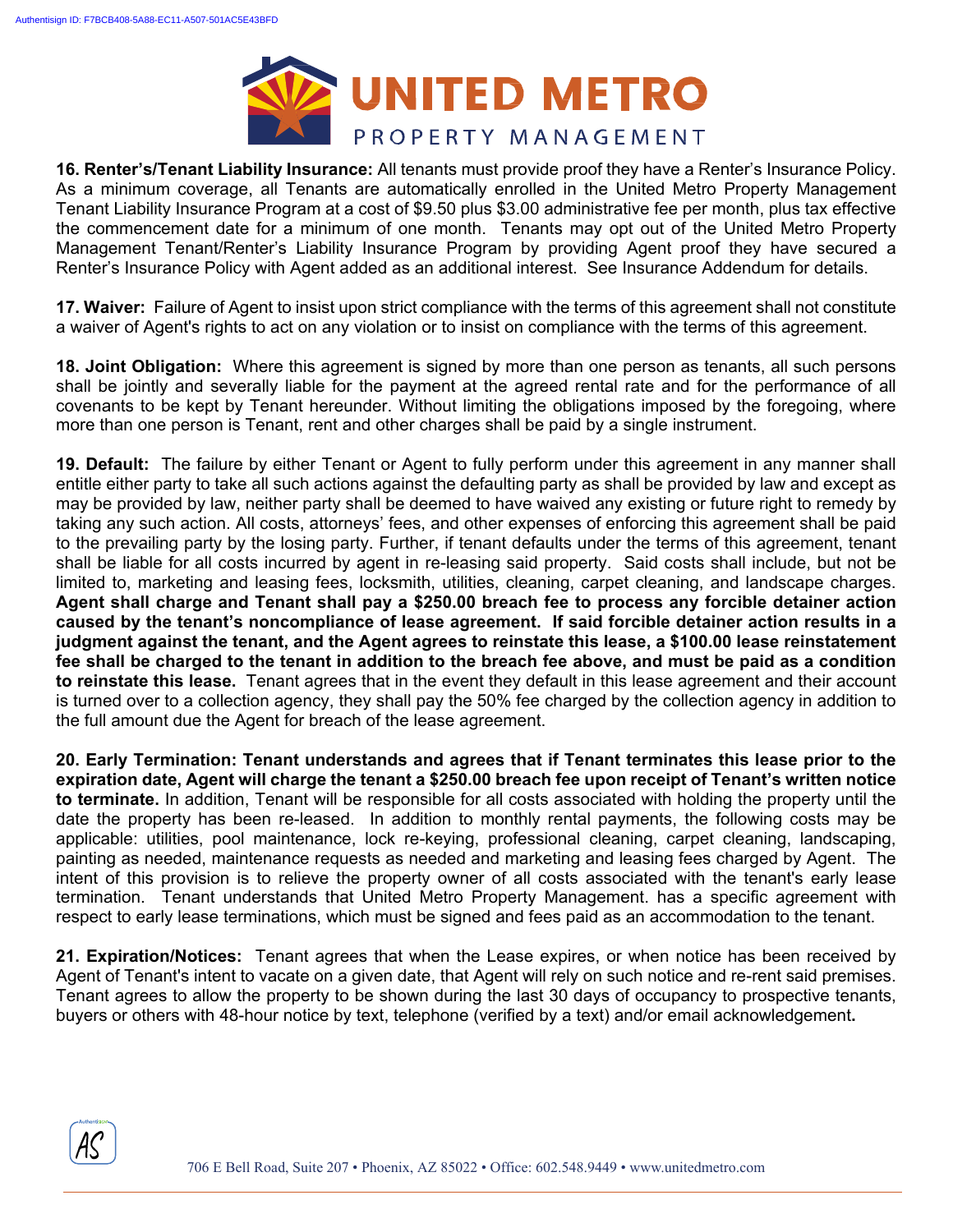

**TENANT'S FAILURE TO VACATE PREMISES ON THE DATE GIVEN OR REQUIRED MAY CAUSE PROPERTY ONWER AND AGENT SIGNIFICANT LEGAL AND ECONOMIC PROBLEMS. TENANT AGREES TO OBTAIN PRE-APPROVAL IN WRITING TO HOLD OVER PAST THE AGREED DATE AND, IF APPROVED BY AGENT, PRE-PAY AGENT PRORATED RENT. IF HOLD OVER IS NOT APPROVED, AGENT COULD BE ENTITLED TO TWO MONTHS OF RENT AS A PENALTY FEE OR TO THE ACTUAL DAMAGES, WHICHEVER IS GREATER. IN THE EVENT OF ABANDONMENT, AGENT, WITHOUT ACCOUNTABILITY TO THE TENANT, IN THE EVENT TENANT ABANDONS ANY PERSONAL PROPERTY IN OR ON THE PREMISES, MAY DESTROY OR OTHERWISE DISPOSE OF SOME OR ALL OF THE PERSONAL PROPERTY IF THE AGENT REASONABLY DETERMINES THAT THE VALUE OF THE PROPERTY IS SO LOW THAT THE COST OF MOVING, STORAGE AND CONDUCTING A PUBLIC SALE EXCEEDS THE AMOUNT THAT WOULD BE REALIZED FROM A SALE.** 

**22. Verbal Agreements:** It is understood between Tenant and Agent that this written Agreement constitutes the full understanding of the parties thereto and that there have been no verbal promises made outside this Agreement. Should any provisions of this lease Agreement be determined unenforceable or illegal, the remaining terms shall remain in full force and effect.

**23. Court Proceedings:** Should a legal dispute arise during this lease term the parties agree to a trial by judge, not a jury. Both parties voluntarily and knowingly waive their rights to trial by jury for any lawsuit brought arising out of the parties' rental agreement and occupancy of the leased premises. The prevailing party shall be entitled to all costs and fees incurred in the collection of any debt.

**24. Notices:** All notices communications and demands of any kind, which either party may be required, or desire to give or to serve upon the other party shall be made via using Agent's website, via email (if receipt is verified by the sending party) or if in writing sent by mail or delivered in person. Service of process and receiving of notices and demands are to be delivered to the Agent, or tenant at the address(es) shown on the front of this lease.

**25. Occupancy Contingency:** This Agreement is subject to the vacating of the premises by the present tenants, if any, before the date of occupancy under provided for in this agreement. Agent shall not be responsible to tenant if present tenant does not vacate as planned.

**26. Parking:** Vehicles shall be parked only on paved driveways, or within garages or carports. Any vehicle parked on unpaved portions of the property will be towed at Tenant's expense. Tenant is responsible for any damages caused by vehicles parked on other than paved surfaces. Any vehicle licensed to operate in AZ roads, or used for off road or racing use shall be removed from the property within three days of any disablement or total loss. **FOR SINGLE FAMILY HOMES ONLY: NO VEHICLE MAINTENANCE IN EXCESS OF FIVE (5) DAYS SHALL BE PERFORMED ON THE PROPERTY UNLESS VEHICLE IS MAINTAINED WITHIN AN ENCLOSED GARAGE. HOMEOWNERS ASSOCIATION RULES SHALL GOVERN AUTO MAINTENANCE.** 

**27. Smoking:** This property **IS A NON-SMOKING PROPERTY**. Tenant agrees there shall be no smoking of any cigarette, cigar, Marijuana, incense, or vaping of any kind, etc. inside the residence. If evidence of smoke damage and/or smell is detected or discovered during the tenant's occupancy or at the move out inspection, **Tenant shall be liable for a fine of \$500.00 in addition to all costs of removing said damages.** 

**28. Bankruptcy:** In the event the tenant declares bankruptcy, the tenant covenants and agrees he/she will not claim the lease as an asset of the bankruptcy, and that the filing of the bankruptcy will constitute a default and so act to terminate this lease.

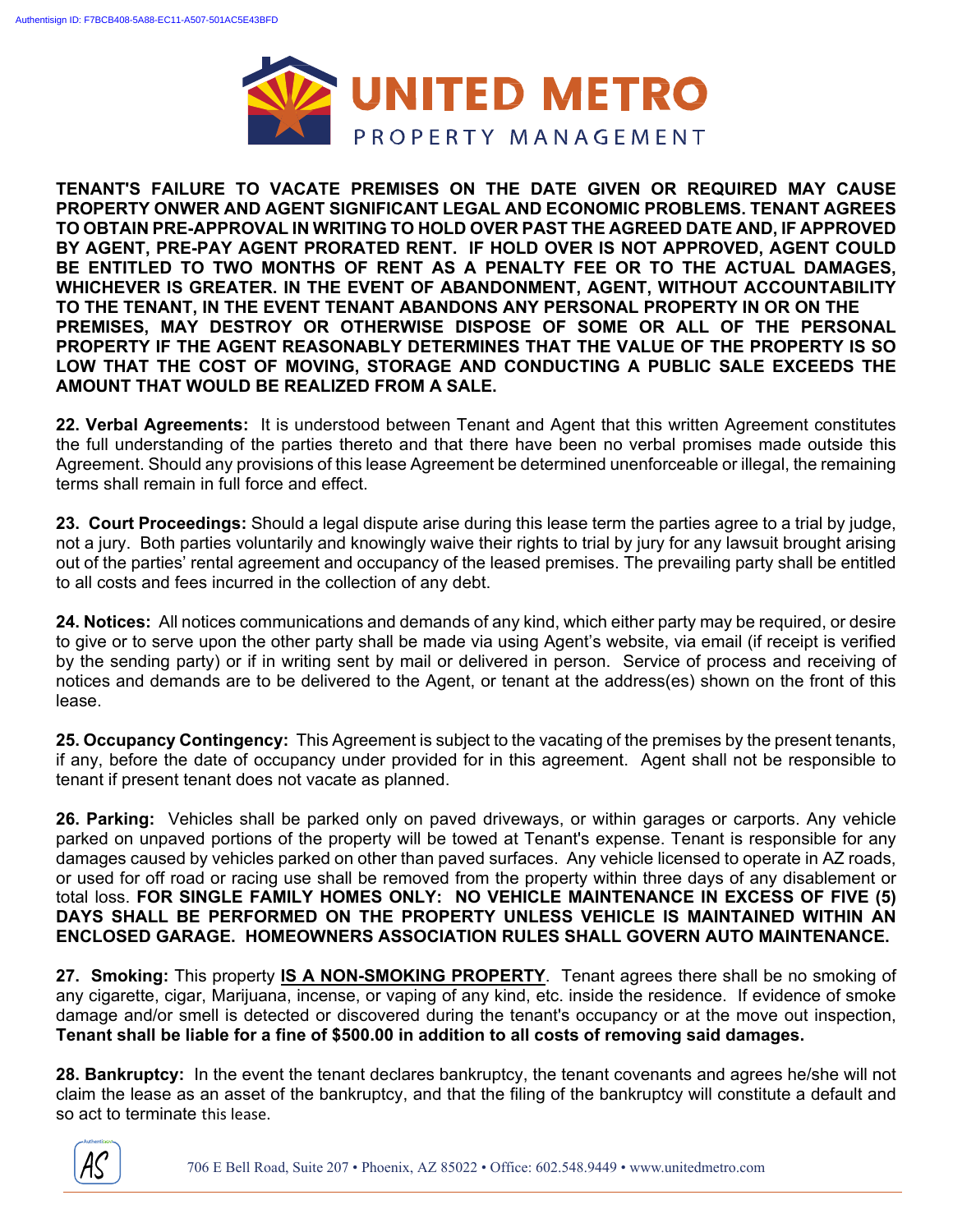

#### **29. Re-keying:** Tenant shall not re-key any lock without prior written approval of Agent. **If done without Agent's approval, tenant will be charged and agrees to pay a \$100.00 breach fee in addition to the cost of a locksmith to re-key home for the Agent's benefit.**

**30. Firearm Restrictions:** Tenant agrees that if they own a firearm, it will not be loaded at any time while on the premises. Furthermore, the firearm must be stored in a locked safe and/or have a trigger lock in place.

**31. Satellite Dishes:** Tenant agrees that if Tenant elects to install a satellite dish, Tenant shall comply with all FCC regulations and any other restrictions that Agent may have regarding the placement of said dish, which will not be unreasonable withheld. Tenant further agrees not to drill any holes into any wall, roof, or balcony railing.

**32. Cosigners:** Cosigners will be held liable for rent, monies owed and damages to the leased premises through the lease period and any renewals/extensions.

**33. Homeowner Associations:** Tenant acknowledges that they have examined and accept all HOA documents (CC&Rs, Rules/Regulations, Architectural Rules, etc.) with regard to restrictions such as vehicles, exterior storage, etc.

**34. Fees charged by Agent:** At any time during the duration of this lease or any renewal thereof, the Agent shall charge the following fees: \$200.00 if Tenant requests Agent amend the lease for any reason. If said request is to add someone to the lease, standard application fees shall also apply. Tenant shall be charged \$75.00 if they do not return/electronically sign a lease renewal document within 5 days of date Agent sends/emails it to the tenant.

35. Appliances: If Agent supplies freestanding appliances to Tenant with the premises, Agent shall not be responsible for loss or damage caused by failure of that appliance to operate properly; specifically, Agent shall not be responsible for food or other perishables should a refrigerator not operate properly or cease to operate properly from any cause subject to AZ law. Repairs and/or replacements of appliances shall be the responsibility of the AGENT, except where noted "AS IS" in paragraph 36. Tenant to advise Agent in the event any appliance ceases to operate, or not operate properly.

**36. Appliances**: If any appliance is noted "AS IS" below, they are provided to the Tenant by the Agent without any warranty as to condition or guarantee as to how long they will work. Further, if any such appliance cease to work during the lease, or any subsequent lease renewal, it is the Tenant's sole responsibility and cost to have said appliance repaired or advise the Agent that the Tenant no longer intends on using it. Agent will then arrange to have said appliance removed. If the Tenant replaces any such appliance, said appliance shall then belong to the Tenant providing the Tenant notifies the Agent in writing within ten (10) days of the occurrence that an appliance was replaced.

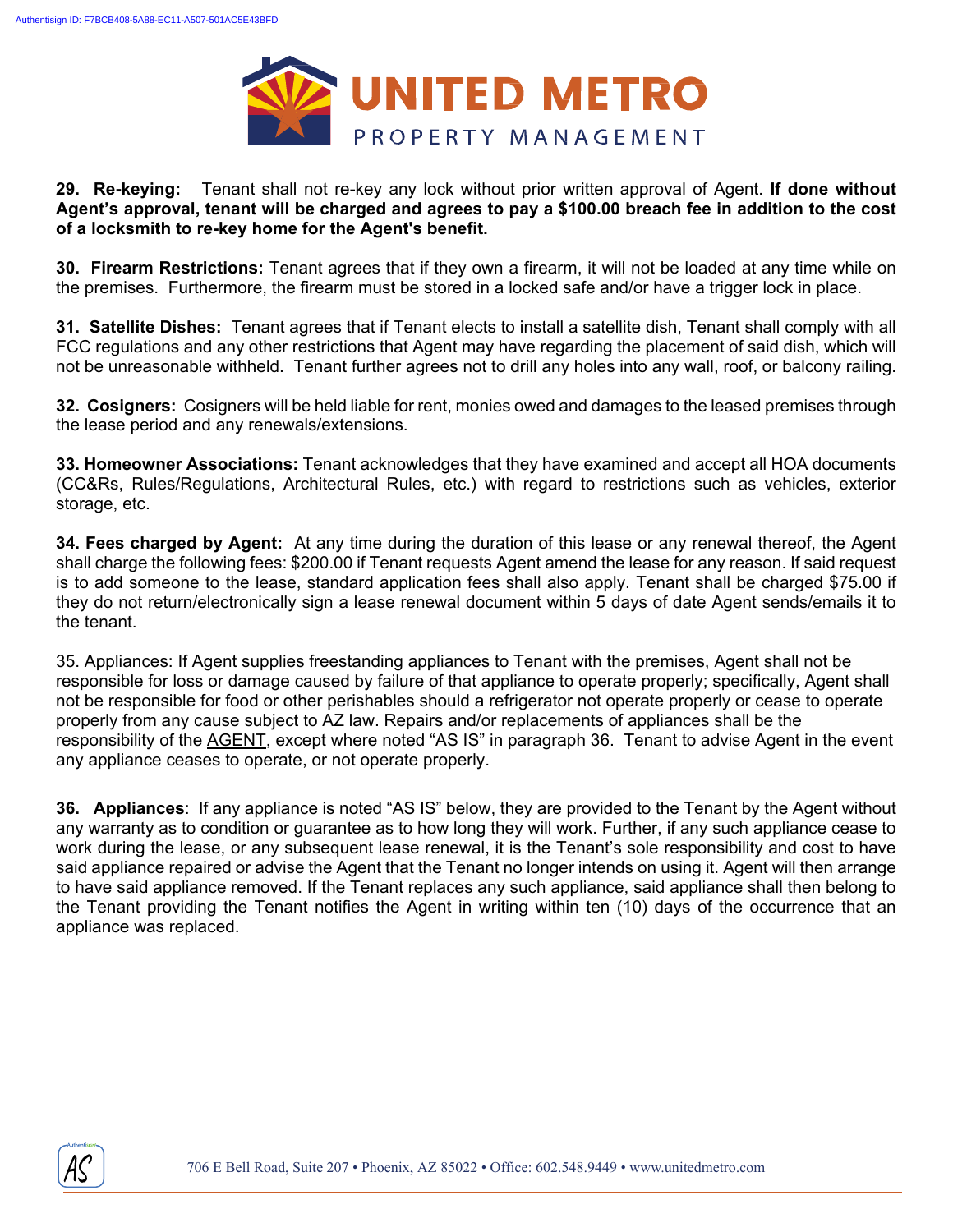

 $\frac{1}{2}$  Type  $\frac{1}{2}$   $\frac{1}{2}$   $\frac{1}{2}$   $\frac{1}{2}$   $\frac{1}{2}$   $\frac{1}{2}$   $\frac{1}{2}$   $\frac{1}{2}$   $\frac{1}{2}$   $\frac{1}{2}$   $\frac{1}{2}$   $\frac{1}{2}$   $\frac{1}{2}$   $\frac{1}{2}$   $\frac{1}{2}$   $\frac{1}{2}$   $\frac{1}{2}$   $\frac{1}{2}$   $\frac{1}{2}$   $\frac{1}{2}$   $\frac{1}{$ Dishwasher WHIRLPOOL / BLACK FS3997620 DU810SWPU0 Stove WHIRLPOOL / BLACK RY3346136 RF263LXTB3 Microwave WHIRLPOOL / BLACK TR124293564 WMH1163XVB-2 Water Heater **BRADFORD WHITE 6 AC4437356** M250S6SS2

 AS IS Washer N/A Dryer N/A Refrigerator N/A

**37. Keys/Remotes:** Tenant hereby acknowledges receipt of:

2 House Keys 5 Ceiling Fans Parking Space # Pool/Lake Key **Gate Code** Miscellaneous Keys 2 Garage Door Remote(s) A/C Cage Key

 1 Mailbox Key - **CLUSTER BOX # A-9 ON 114TH\_ \_ (If a mailbox key is supplied; Agent does not guarantee it works nor does Agent guarantee the safety of use of the key and mailbox and recommend that the Tenant have the mailbox re-keyed. If key is inoperable, or if no key is provided, Tenant shall contact the Post Office. Any cost incurred for re-keying is the responsibility of the tenant.** 

TENANT UNDERSTANDS THAT THE FOLLOWING ITEMS, IF PRESENT, ARE NOT WARRANTEED BY THE AGENT: MALIBU LIGHTS, LOAD CONTROLLERS, WATER SOFTENER AND/OR PURIFICATION SYSTEM. IN THE EVENT THERE IS A SOLAR HOT WATER AND IT FAILS, AGENT RESERVES THE RIGHT TO REPLACE THE SOLAR WATER HEATER WITH A CONVENTIONAL HEATER.

TENANT FURTHER ACKNOWLEDGES THAT:

- 1. TENANT HAS A RIGHT TO BE PRESENT DURING THE MOVE-OUT INSPECTION.
- 2. THE OWNER OF THIS PROPERTY HAS PREVIOUSLY REGISTERED THE PROPERTY WITH THE COUNTY ASSESSOR'S OFFICE.
- 3. THEY HAVE BEEN ADVISED THAT THEY CAN OBTAIN A COPY OF THE ARIZONA LANDLORD/TENANT ACT FROM THE OFFICE OF THE ARIZONA DEPARTMENT OF HOUSING (WWW.AZHOUSING.GOV).
- 4. UTILITY COMPANIES REPORT ALL DELINQUENT AND DIS-CONNECT NOTICES TO THE AGENT.
- 5. TENANT SHALL PAY A \$25.00 PROCESSING FEE IN ADDITION TO THE COST FOR SERVICE OF NOTICES TO AGENT FOR EACH VIOLATION RECEIVED FROM A MUNICIPALITY OR HOMEOWNERS ASSOCIATION.
- 6. NO MEDICAL MARIJUANA WILL BE KEPT, USED OR GROWN ON THE PREMISES.
- 7. TENANT SHALL FORWARD TO THE AGENT ANY NOTICE RECEIVED FROM ANY MUNICIPALITY (CITY, COUNTY, STATE, ETC).

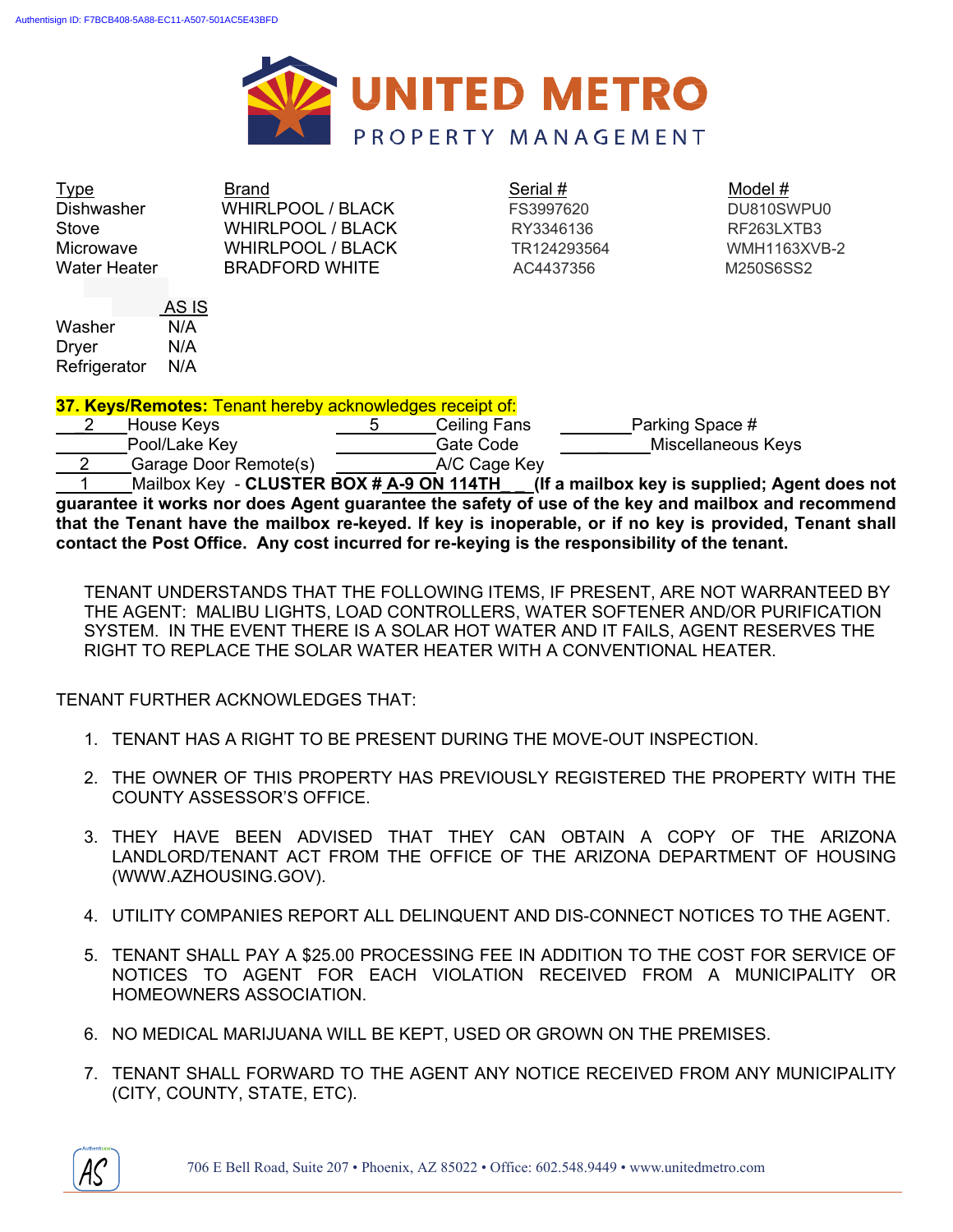

- 8. TENANT SHALL REIMBURSE HOMEOWNER FOR ALL CHARGES RELATED TO A SECURITY
- 9. SYSTEM FALSE ALARM THAT CAUSES THE POLICE TO SHOW UP AT THE HOME.
- 10. DURING THE LEASE TERM, IF THE PROPERTY OWNER'S INSURANCE COMPANY REQUIRES THAT ANY TENANT'S POSSESSION (I.E. TRAMPOLINE, WATERBED, ABOVE GROUND POOL, ETC.) WILL CAUSE THE OWNER'S INSURANCE POLICY TO BECOME INVALID, TENANT AGREES TO REMOVE SAID ITEM FROM THE PREMISES WITHIN TEN (10) DAYS (FIVE DAYS IF IT INVOLVES A HEALTH OR SAFETY ISSUE) AFTER RECEIVING WRITTEN NOTICE FROM THE AGENT AND PROVIDE PROOF OF SUCH REMOVAL.
- 11. ALL PARTIES ARE COMMITTED TO COMPLYING WITH ALL FAIR HOUSING LAWS AND THAT THE
- 12. TENANT MAY NOTIFY THE BROKER IF THEY BELIEVE THAT A FAIR HOUSING VIOLATION HAS OCCURRED SO THAT THE BROKER CAN FULLY INVESTIGATE AND RECTIFY IT.
- 13. TENANT ACKNOWLEDGES AND UNDERSTANDS THAT IF THEY DO NOT FULLY COOPERATE WITH ANY TENANT RESPONSIBILITY CONTAINED HEREIN AND FORCES THE AGENT TO ISSUE AN ACCESS NOTICE AND ACCOMPANY THE VENDOR TO THE PROPERTY, AGENT WILL CHARGE THE TENANT THE COST OF ISSUING THE ACCESS NOTICE AND A FEE OF \$100.00 FOR ACCOMPANYING THE VENDOR TO THE PROPERTY.
- 14. TENANT UNDERSTANDS THAT THE FOLLOWING ITEMS, IF PRESENT, ARE NOT WARRANTEED BY THE AGENT: MALIBU LIGHTS, BAR-B-QUE, LOAD CONTROLLERS, WATER SOFTENER AND/OR PURIFICATION SYSTEM. IN THE EVENT THERE IS A SOLAR HEAT OR HOT WATER AND IT FAILS, AGENT RESERVES THE RIGHT TO REPLACE WITH A CONVENTIONAL HEATER.

Tenant represents to the Agent that the total number of vehicles (including any company cars) is including a full description of the following vehicles that will be kept on the property:

**(Year /Model/ Type/ Color/ License Plate Number and State, of car, boat, trailer, truck, RV, etc):** 

| Year | Model | Type | Color | State/License Plate # |  |
|------|-------|------|-------|-----------------------|--|
| Year | Model | Type | Color | State/License Plate # |  |
| Year | Model | Type | Color | State/License Plate # |  |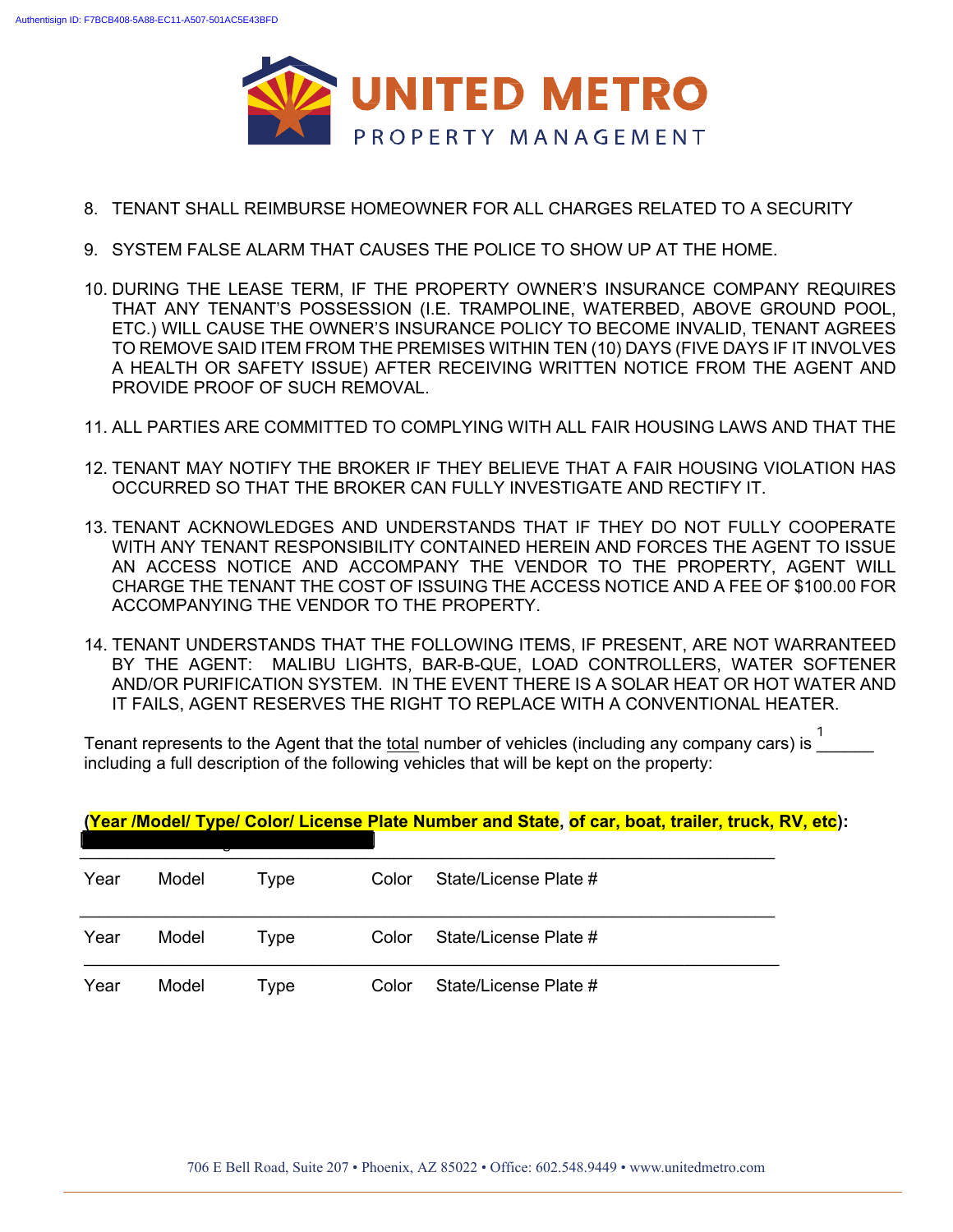

Tenant has read and received a copy of this agreement, and associated addendums, if applicable, all of which are hereby incorporated into this agreement.

**Accepted:**

| Tenant                                    | (Date) | Tenant | (Date) |
|-------------------------------------------|--------|--------|--------|
| Authentisign®<br>02/12/22                 |        |        |        |
| United Metro Property Management<br>Agent | (Date) | Tenant | (Date) |

**LEASE REVISED 07-27-2021**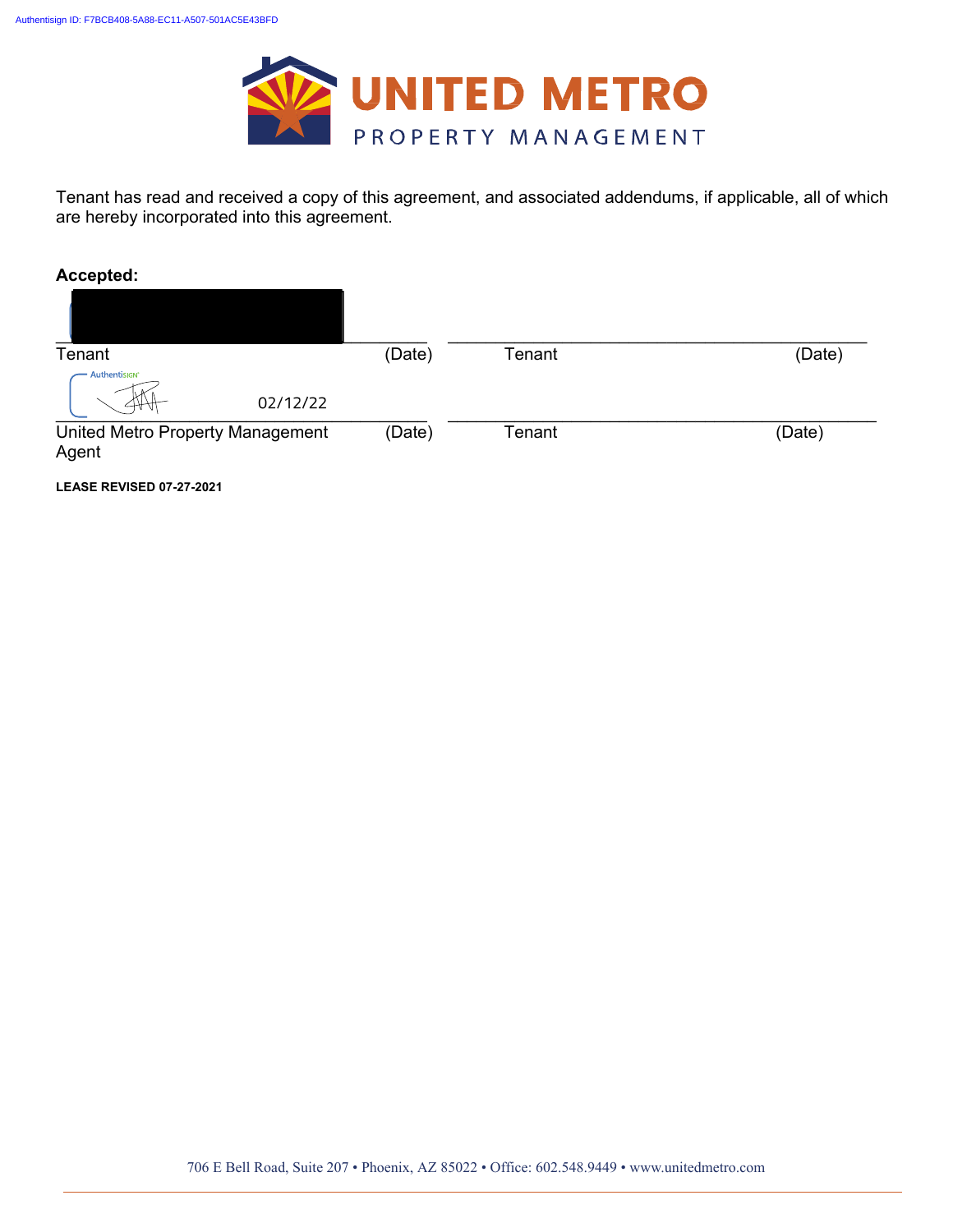

#### **SECURITY DEPOSIT REFUND POLICY**

#### **TENANT IS AWARE THAT THE MOVE OUT INSPECTION WILL BE A VERY THOROUGH AND DETAILED INSPECTION. THEREFORE, THE TENANT IS SOLELY RESPONSIBLE FOR NOTING ANY AND ALL DEFECTS, DAMAGES OR CLEANLINESS ISSUES IN WRITING ON THE MOVE IN INSPECTION. TENANT IS ALLOWED TO SUBMIT ADDITIONAL DEFECTS OR DAMAGES FOUND NO LATER THAN 7 DAYS AFTER THE LEASE COMMENCEMENT DATE. TENANT IS RESPONSIBLE FOR CONFIRMING AGENT'S RECEIPT OF ANY SUPPLEMENTAL MOVE IN INSPECTION DEFECTS/DAMAGES IN WRITING.**

The reason for a Security Deposit is to assure that a tenant takes reasonable care in his/her use of a rental property. Reasonable care means that the property should be returned to the owner/agent in the same condition as it was when originally rented less normal wear and tear. You will need to spend some time and effort in cleaning and repairing the property upon vacating so that the owner/agent can inspect said property and re-rent it with a minimum amount of work. Please understand that we much prefer returning your Security Deposit in return for a clean, rentable property rather than using some portion of the deposit to have required work completed.

Please use the following as a checklist as these items must be completed to the full satisfaction of United Metro Properties, Inc. for a full refund of your Security Deposit. The move out inspection will be final - you will not have the right to re-enter the premises to re-clean, etc.

#### **GENERAL ITEMS:**

- 1.\_\_ All utility services must be on at the time of inspection to verify all appliances are in working order.
- 2.\_\_ All personal items must be removed from the interior and exterior of the property.
- 3.\_\_ **WALLS**: Dirty or marked walls must be cleaned. All holes shall be properly patched, textures to match existing wall texture, and painted. CALL UNITED METRO PROPERTIES FOR CORRECT PAINT TYPE AND COLOR.
- 4.\_\_ **WOODWORK:** Woodwork, such as doors and frames, must be washed clean of fingerprints and smudges.
- 5.\_\_ **FLOORS:** All floors must be swept, mopped clean and waxed, if applicable, after the house is empty.
- 6.\_\_ **CARPETS:** All carpets must be vacuumed thoroughly and cleaned by a licensed Bonded Professional Carpet Cleaning Company after all furniture and all personal belongings are removed from the house. Use of rented equipment is not acceptable (ie. Rug Doctor, etc.). Spots and soiled areas must be properly treated. If animals resided in said property, animal treatment is required in addition to carpet cleaning. Tenant must present a receipt for carpet cleaning and animal treatment (if applicable) at the move-out inspection. Tenant understands that the Agent has the right to accept or reject the carpet condition and hire a vendor of their choice and charge the Tenant for the full cost.
- 7\_\_ **CEILING FANS:** All ceiling fans must be cleaned and in good working order.

#### **KITCHEN:**

- Sink and faucets must be scoured clean and free of calcium deposits.
- Stove top units must be washed and free of grease, including the area under the burners, sides and behind the
- unit.
- Oven must be clean and free of grease and splatters and oven cleaner.
- Counter tops and cabinets, shelves and drawers, must be empty and wiped clean, inside and out. Any liners must be removed prior to cleaning.
- Refrigerator, if any, must be washed clean, inside and out and defrosted, if necessary.
- Dishwasher, if any, must be clean, inside and out.
- Stove hood and filter must be cleaned and free of any grease.

#### **BATHROOMS:**

- Sink, faucets, and counter tops must be scoured clean and free of any calcium deposits.
- Medicine cabinet, shelves and drawers must be wiped clean.
- Shower and tub must be scoured clean of dirt, black mildew and soap residue, including soap tray and window sill, if any. All stickers must be removed completely.
- Toilet must be scoured clean of any calcium deposit or stains, including the base, bowl and seat areas.
	- All faucets and toilets must be free of leaks and drips and properly working.
- Exhaust fan(s) must be cleaned and in good working order.

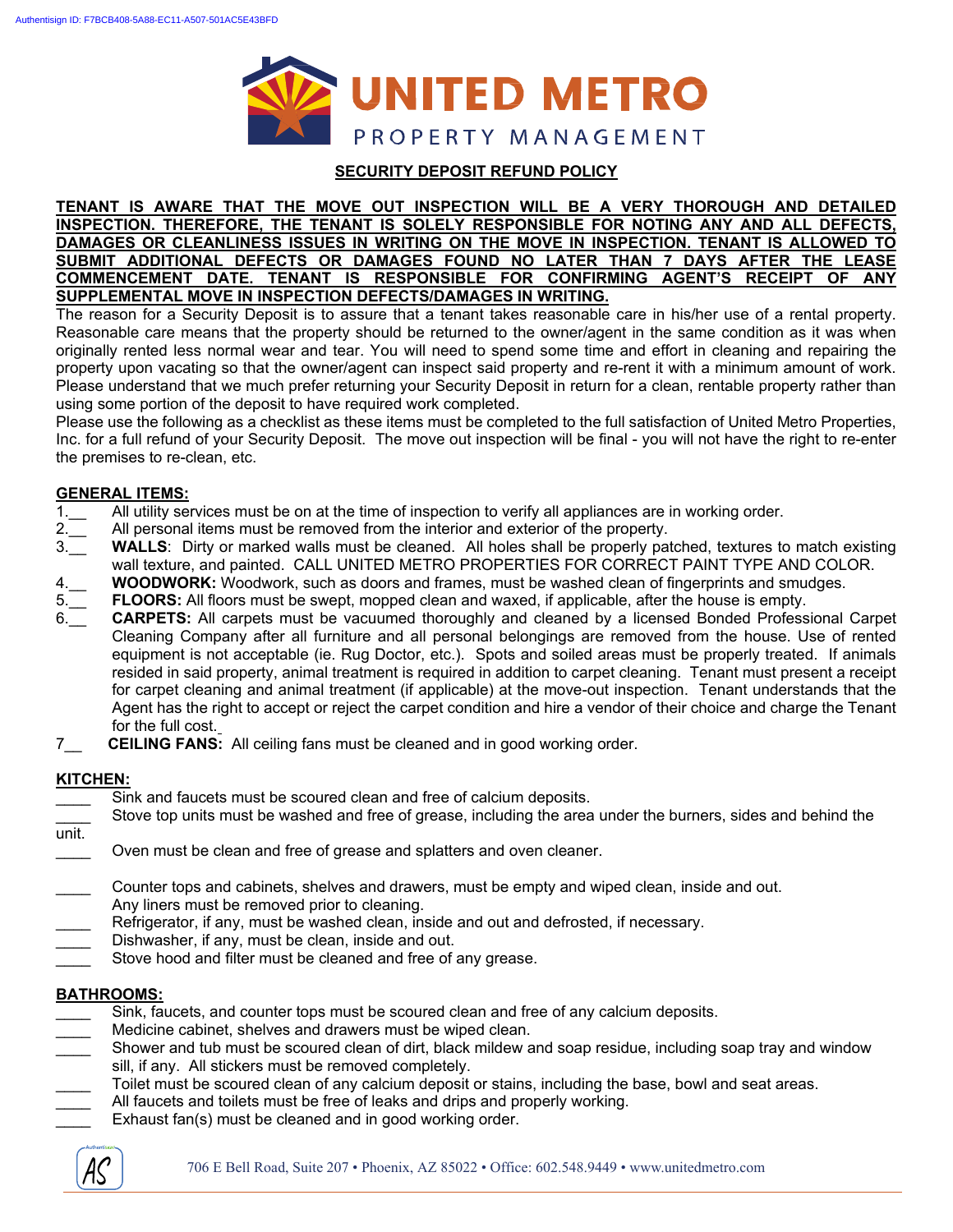

All hand-held shower heads must be removed and replaced with standard shower heads

#### **STORAGE AREAS:**

- All storage areas must be swept/hosed clean.
- Storage shed, if any, shall be empty and in good repair.

#### **LAUNDRY ROOM:**

- Washer and Dryer (if applicable) must be cleaned and in good working order
- Exhaust Fan must be cleaned and in good working order

#### **CARPORT/GARAGE AND DRIVEWAY:**

- Must be swept or hosed clean.
- Any grease or oil stains shall be thoroughly cleaned.

#### **WINDOWS AND SLIDING GLASS DOORS:**

- **\_\_\_\_** All windows and sliding glass doors must be cleaned, inside and out.
- Windows and door tracks must be vacuumed and washed clean of dirt, insects, etc.
- Any damaged windows or screens must be replaced and/or re-screened.
- All mini blinds, verticals, and drapes must be properly cleaned of dirt and dust.

#### **YARDS, FRONT AND BACK:**

- Yard must be clean of all paper, litter and trash and plant clippings/droppings.
- 
- Lawn, if any, must be in reasonably healthy condition, be mowed and trimmed and free of weeds.
- Gravel yards must be free of weeds.<br>
Lawn, if any, must be in reasonably I<br>
Shrubs and trees must be in reasona<br>
Flower beds, if any, must be free of \<br>
Weeds and grass in <u>dirt areas</u> in bac<br>
Tumbleweeds and other large w Shrubs and trees must be in reasonably healthy condition and neatly trimmed.
- Flower beds, if any, must be free of weeds.
- Weeds and grass in dirt areas in back and side yards must be mowed close to the ground or scraped clean.
- Tumbleweeds and other large weeds must be removed.
- Animal droppings, cigarette butts, and hair must be removed.
- All trash must be removed from property (not left in garbage bins or in front of house for bulk trash pick up).
- Sprinkler systems and timers must be working properly.

#### **SWIMMING POOL, SPA:**

- Pool/Spa to be clean, free of dirt and leaves.
- Filter pump operating and in good repair.
- All cleaning equipment present and in good condition.

#### **MISC. ITEMS:**

- All shelf paper (ie. contact paper, etc.) to be removed from cabinets and drawers.
- All door stops free of damage.
- All lights, light switches and sockets and covers clean and in good condition.
- All light bulbs must be working
- Air filters must be new and grate must be cleaned.
- Fireplace cleaned out.
- Water softener, if any, operating and filled with salt.
- Blinds and drapes clean and in good condition.
- All trash and refuse containers are empty and no bulk items of any kind left out for pick up at a later date.

#### **MISC. CHARGES:**

\$ 10.00 for each house or mail key not returned, or the actual cost of reproduction, whichever is greater.

- \$ 50.00 (or actual charge by HOA) for each pool key or access card not returned or returned damaged.
- \$ 80.00 for each garage door opener returned damaged, inoperable or not returned.

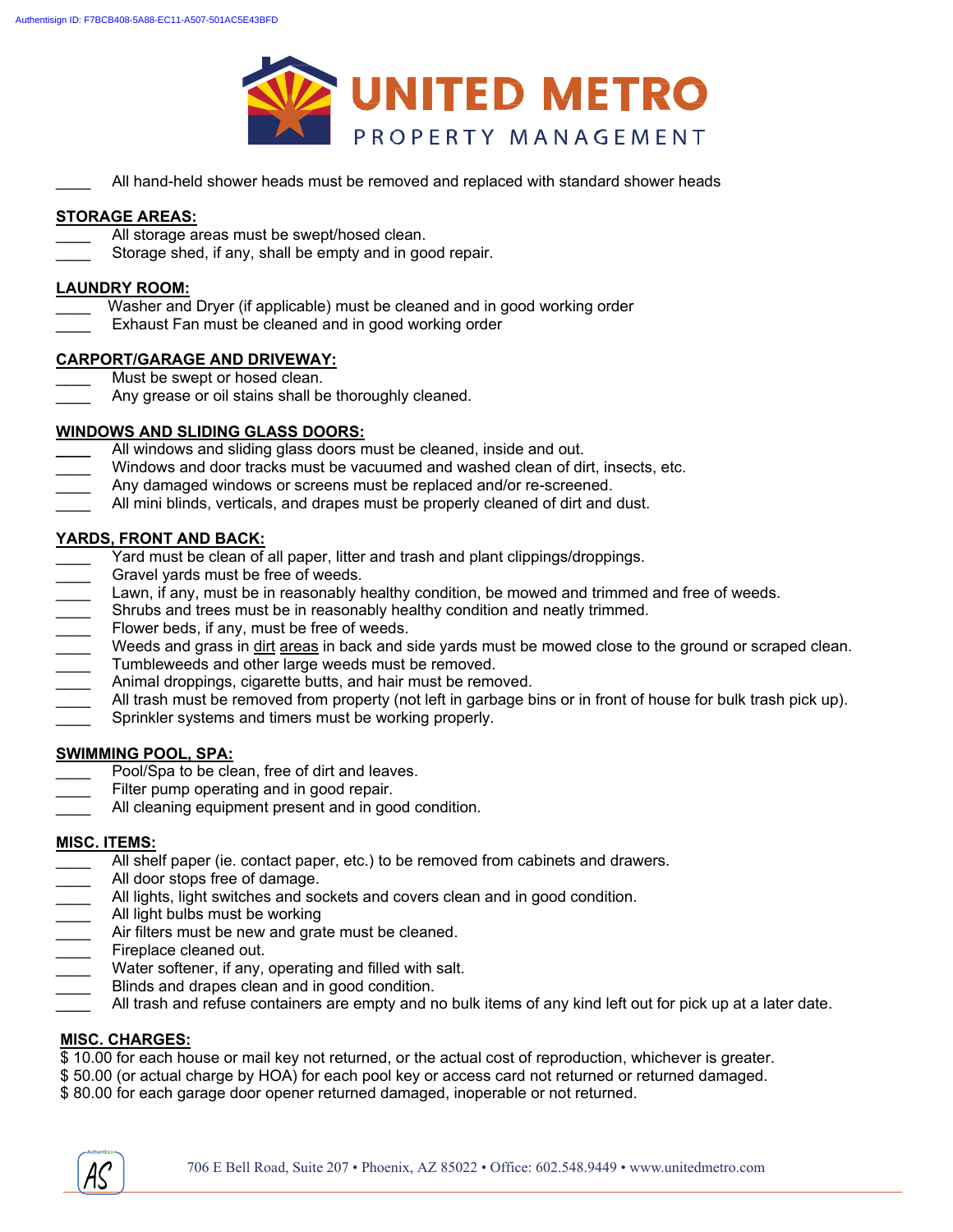

\$ 50.00 Re-inspection fee for utilities not on the move-out inspection or for incomplete work.

Tenant understands that if any of the utilities are not active the day of the move out inspection, Agent reserves the right to cancel the inspection until such time that all of the utilities have been turned on by Agent. Should this occur, Tenant understands that they will be charged a re-inspection fee, pro-rated rent, and pro-rated utility expenses through the revised move out inspection date.

Some normal wear from living in a house is expected. The list of items above was used by United Metro Properties to clean and prepare the house prior to your occupancy. The house was clean at that time.

A professional service will be used in the event any of the above areas are left uncompleted. Charges for this service, as well as any charges for damage, will be deducted from your Security Deposit and the balance, if any, refunded to you.

By signing below, you acknowledge that you received a blank move in inspection form as part of your lease. The move in inspection form **MUST** be completed by the tenant(s), and then emailed to inspection@unitedmetro.com within 7 days of the lease commencement date. Upon receipt Agent will review and sign the move in inspection form and will email it to the Tenant. **Tenant is responsible for confirming that they receive their move in inspection form back and signed by Agent**. Any move in inspection form that does not have the Agent's signature on it will not be valid and thus will not be used in determining what repairs tenant is/is not held responsible for upon Tenant's eventual vacating of said home.

Tenant understands that the move in inspection form is ONLY for the disclosure of any pre-existing damage found in the house at the time of the Tenant's lease commencement date. Any issues noted on the move in inspection form will not be acted upon by Agent. If Tenant wants to request any specific repairs based on their move in inspection findings, Tenant **MUST** submit a list of requested repair(s) via their tenant portal, or by sending an email

to Jeremy@unitedmetro.com. All requested repairs will be presented to the homeowner for their consideration. Please be sure to always include your address in the subject line when sending any email to Agent.

| Tenant                                                                 | (Date) | Tenant    | (Date) |
|------------------------------------------------------------------------|--------|-----------|--------|
| Tenant                                                                 | (Date) | Tenant    | (Date) |
| Co-Signer                                                              | (Date) | Co-Signer | (Date) |
| Co-Signer<br>02/12/22                                                  | (Date) | Co-Signer | (Date) |
| United Metro Property Management<br>Agent<br><b>REVISED 07-27-2021</b> | (Date) |           |        |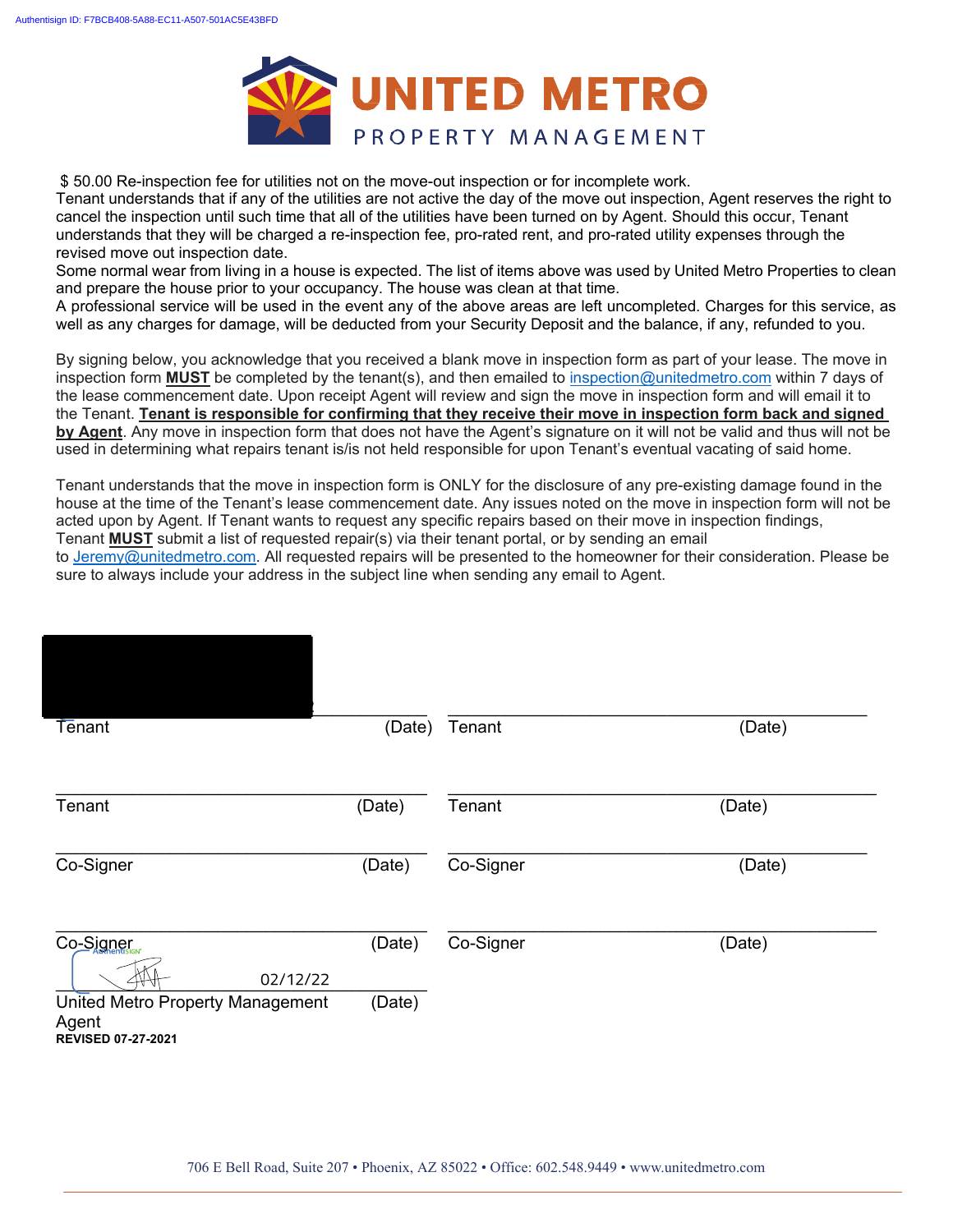

### **CRIME FREE LEASE ADDENDUM**

In consideration of the execution or renewal of a lease at Arizona, Agent and Resident agree as follows:

- 1. Resident, any members of the resident's household or a guest or other person under the resident's control shall not engage in criminal activity, including drug- related criminal activity, on or near the said premises. "Drug-related criminal activity" means the illegal manufacture, sale, distribution, use, or possession with intent to manufacture, sell, distribute, or use of a controlled substance including the use of Marijuana (as defined in Section 102 or the Controlled Substance Act [21 U.S.C. 802]).
- 2. Resident, any member of the resident's household or a guest or other person under the resident's control shall not engage in any act intended to facilitate criminal activity, including drug-related criminal activity, on or near the said premises.
- 3. Resident or members of the household will not permit the dwelling unit to be used for or to facilitate criminal activity, including drug-related criminal activity, regardless or whether the individual engaging in such activity is a member of the household, or a guest.
- 4. Resident, any member of the resident's household or guest, or another person under the resident's control shall not engage in the unlawful manufacturing, selling, using, storing, keeping, or giving of a controlled substance as defined in A.R.S. 13-3451, at any locations, whether on or near the dwelling unit premises or otherwise.
- 5. Resident, any member of the resident's household, or a guest or other person under the resident's control shall not engage in any illegal activity, including prostitution as defined in A.R.S.13-3211, criminal street gang activity as defined in A.R.S.13-105 and 13-2308, threatening or intimidating as prohibited in A.R.S. 13-1203 including but not limited to the unlawful discharge of firearms, on or near the dwelling unit premises, or any breach of the lease agreement that otherwise jeopardizes the health, safety and welfare of the landlord, his agent, or other tenant or involving imminent or actual serious property damage, as defined in A.R.S. 33- 1368.
- 6. **VIOLATION OF THE ABOVE PROVISIONS SHALL BE A MATERIAL AND IRREPARABLE VIOLATION OF THE LEASE AND GOOD CAUSE FOR IMMEDIATE TERMINATION OF TENANCY.** A single violation of any of the provisions of this added addendum shall be deemed a serious violation and a material and irreparable non-compliance. It is understood that a single violation shall be good cause for immediate termination of the lease under A.R.S. 33-1368. Unless otherwise provided by law, proof of violation shall not require criminal conviction, but shall be by a preponderance of the evidence. Both parties agree that any governmental report, including a police report, may come into evidence even if the government official is not present at court.
- 7. In case of conflict between the provisions of this addendum and any other provisions of the lease, the provisions of the addendum shall govern.
- 8. This LEASE ADDENDUM is incorporated into the lease executed or renewed this day between Agent and Resident.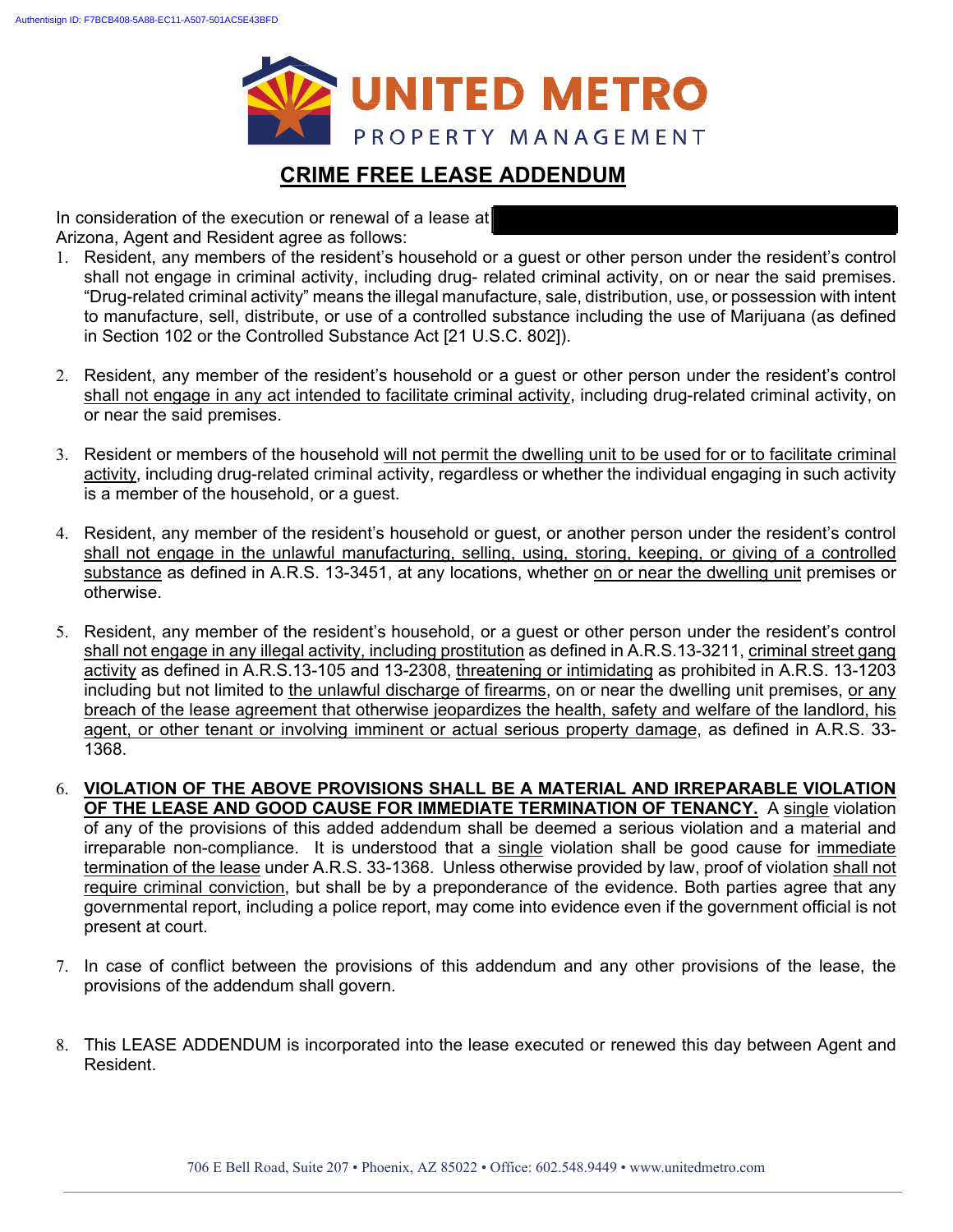



United Metro Property Management (Date) Agent

**REVISED 07-27-2021**

| Tenant                                  | (Date)   | Tenant    | (Date) |
|-----------------------------------------|----------|-----------|--------|
| <del>- Authentisiam</del>               |          |           |        |
| $\mathsf{Fenant}_{\textit{max}}$        | (Date)   | Co-Signer | (Date) |
|                                         | 02/12/22 |           |        |
| United Metro Property Management (Date) |          | Co-Signer | (Date) |
| Anant                                   |          |           |        |

706 E Bell Road, Suite 207 • Phoenix, AZ 85022 • Office: 602.548.9449 • www.unitedmetro.com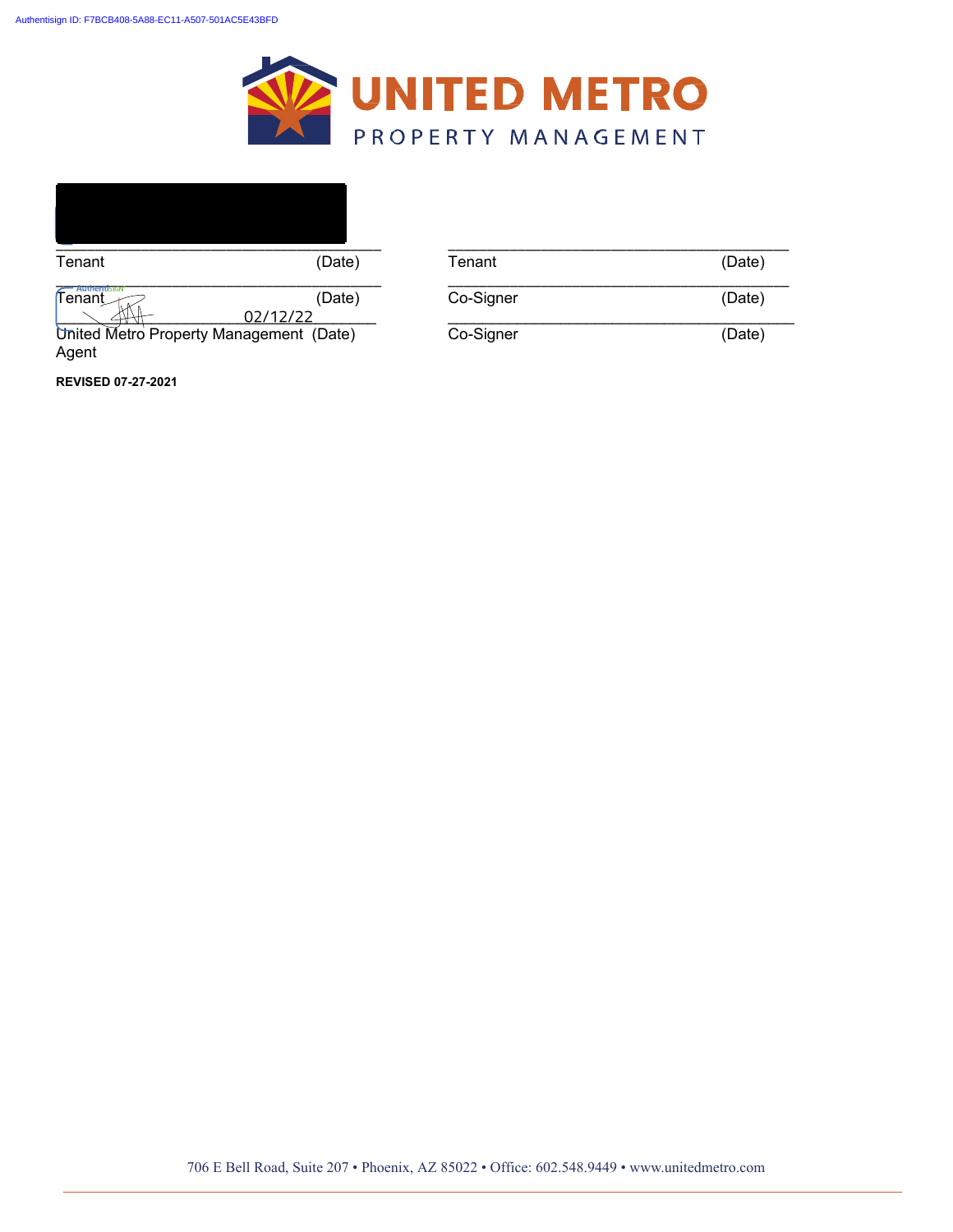

### **MOLD LEASE ADDENDUM**

#### This shall serve as an addendum to the lease dated **FEBRUARY 07, 2022** on the property located at n **SURPRISE, AZ** between United Metro Property Management as Agent, and

enants upon the following terms and conditions:

Tenant is hereby notified that the premises are subject to the infestation of mold or mildew if not properly maintained. When moldy materials are damaged or disturbed, mold organisms and associated products are released into the air; and some molds produce toxic chemicals which may contaminate the premises' air space, and exposure to spores can occur through inhalation or direct contact. Resident acknowledges that routine visual inspections for mold growth or signs of water damage and wetness as well as location sources of mold odors by smell, is the most reliable method for identifying the presence of mold or mildew and should be addressed immediately.

Tenant agrees to maintain the premises in a manner that prevents the occurrence of an infestation of mold or mildew in the premises. Tenant agrees to uphold this responsibility in part by complying with the following list of responsibilities. Tenant shall:

- 1. Take all reasonable measures to control the moisture level of the interior of the premises by immediately reporting any water intrusion, such as plumbing leaks, drips or "sweating" pipes, overflowing plumbing fixtures.
- 2. Limit the sources of indoor humidity by increasing fresh air ventilation when outdoor air is not humid, and warming cold surfaces where condensation occurs.
- 3. Use bathroom fans and open interior bath windows while showering or bathing and immediately report to Agent any non-working fan or window.
- 4. Use all reasonable care to close all windows and other openings in the premises to prevent outdoor water from penetrating into the interior of the Premises.
- 5. Use exhaust fans whenever cooking, dishwashing or cleaning.
- 6. Clean and dry any damp or wet building materials and/or personal property within 24 to 48 hours.
- 7. Conduct a visual inspection of the premises for the presence of mold growth inside the premises at lease once per month, including but not limited to window frames, carpets, ceilings, on any currently or formerly damp material made of cellulose (wallpaper, books, papers, etc.), indoor plants and personal property.
- 8. Immediately report to Agent is significant mold growth is noted on surfaces inside the premises. Most mold can be cleaned by using water and detergent or bleach, drying the surface completely afterwards.
- 9. Not bring any personal property into the premises that may contain mold, especially "soft possessions" such as sofas, mattresses and pillows.
- 10. Defend, indemnify and hold harmless Agent and Property Owner against and from any and all actions, causes of action, claims, demands, liabilities, losses, damages and expenses of whatsoever kind including, but not limited to attorney's fees at both the trial and appellate levels, that any or all of the Agent, Owner or affiliates may at any time sustain or incur by reason of any and all claims asserted against them to the extent that such claims arise out of or are based upon any potentially health affecting substances brought, or allow to be brought into the Premises, or caused to infest the Premises as a result of the negligence of Tenant, or any guest or other person living (i.e. occupying, using or residing) in the Premises subject to AZ law.
- 11. Be liable to Agent and/or Property Owner for any and all damages sustained to the Premises as a result of Tenant's failure to comply with the above terms and conditions.

Breach of any of the above constitutes a material breach of the Lease Agreement. In the event any of the provisions of this Addendum conflict with the Lease agreement, the provisions of this Addendum shall govern.

| Tenant≦                          | (Date)<br>∩2/12/22 | Tenant | (Date) |
|----------------------------------|--------------------|--------|--------|
| United Metro Property Management | (Date)             | ™enant | (Date) |

706 E Bell Road, Suite 207 • Phoenix, AZ 85022 • Office: 602.548.9449 • www.unitedmetro.com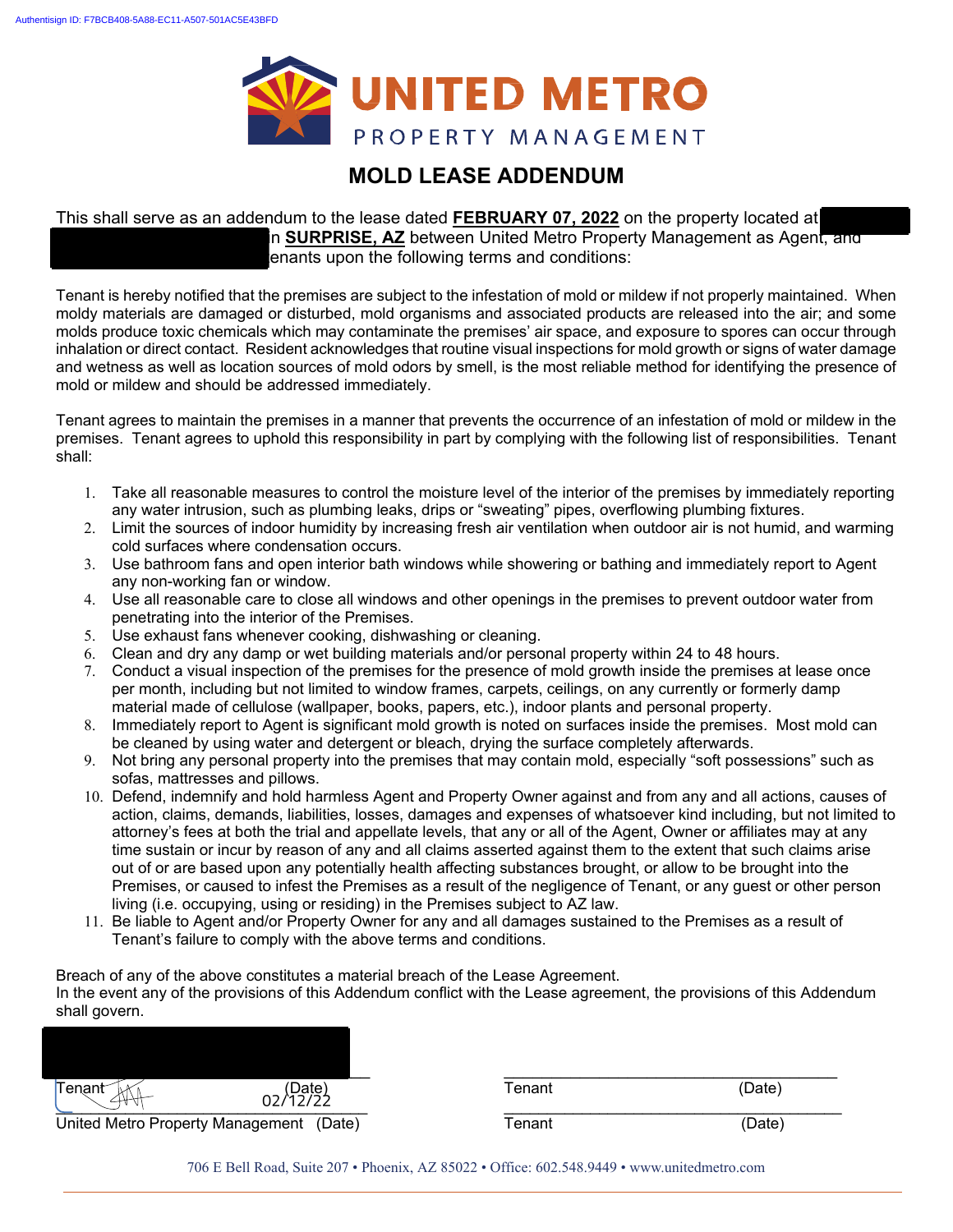

### **PERMISSION FOR ACCESS FOLLOWING DEATH INCAPACITATION OR INCARCERATION**

In consideration of the execution or renewal of a lease at Arizona, Agent and Resident agree as follows:

I, **ANNET SOREY (tenants) hereby authorize the following person(s) to access my property for the** sole purpose of removing all of my possessions in the event that I pass away, become incapacitated, or incarcerated (**MUST BE SOMEONE OTHER THAN THE LEASEES)**:

| (Name)                 |
|------------------------|
| (Contact Phone Number) |
| (Contact address)      |

I understand that if the Agent is unable to contact the above named person at the address and phone number provided by me, or if the above named person fails to respond to the Agent's request to remove the items within ten (10) days, then the Agent may proceed with deeming these items abandoned under the Abandonment Statute, ARS 33-1370, and may dispose of all property remaining in the unit pursuant to Arizona law.

If the authorized person(s) come to retrieve the property, that person must present to the Agent a valid United States government issued identification confirming that person's identity before the property can be removed. If the authorized person contacts the Agent within 10 days of the Agent's initial attempt to contact them, then that person shall have twenty (20) days, or the last day for which rent is paid, whichever is longer, to remove the property and return the keys, during regular business hours. If the property is not completely removed, the Agent shall abide by ARS 33-1370. The Agent may destroy or otherwise dispose of some or all of the property if the value of the property is so low that the cost of moving, storage and conducting a public sale exceeds the amount that would be realized from the sale. Following the above, the Agent shall have no further liability to the Tenant, Tenant's Estate, and Tenant's Heirs for loss, damage or stolen property.

 If the authorized person fails to voluntarily leave the premises after the agreed upon access period, the Agent shall have the right to immediately lock the premises and require the authorized person to leave. If the authorized person fails to leave upon request, the Agent shall have the immediate right to call the police and have them removed. Nothing in this agreement, or by permitting access, will constitute the creation of a new lease with the authorized person nor otherwise authorize that person to reside in the property during the period that they are removing said items.

In case of conflict between the provisions of this addendum and any other provisions of the lease, the provisions of the addendum shall govern.

This LEASE ADDENDUM is incorporated into the lease executed or renewed this day between Agent and Resident.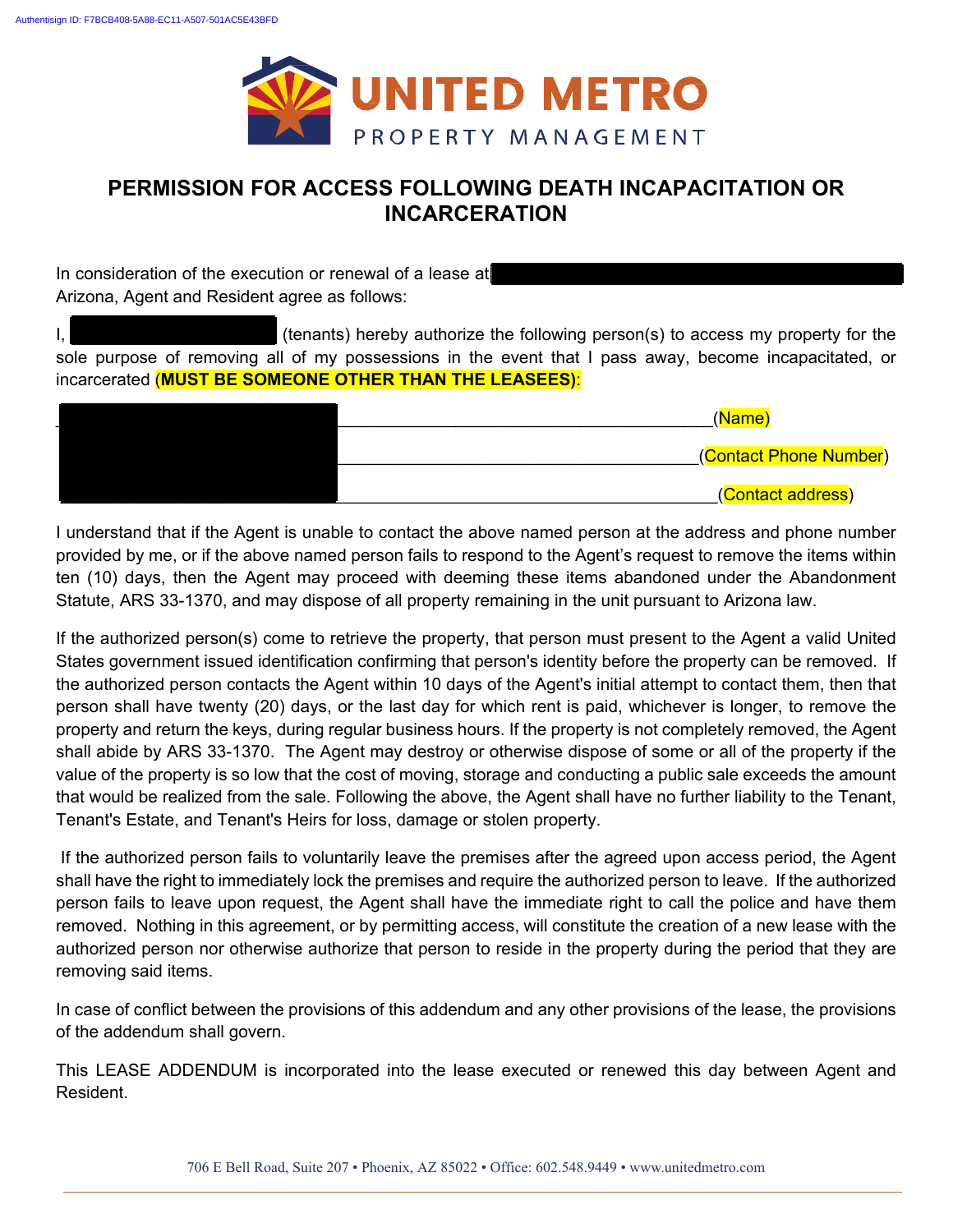

| Tenant                                  | (Date)             | Tenant    | (Date) |
|-----------------------------------------|--------------------|-----------|--------|
| Tenant                                  | (Date)<br>02/12/22 | Co-Signer | (Date) |
| United Metro Property Management (Date) |                    | Co-Signer | (Date) |
| Agent                                   |                    |           |        |

**REVISED 07-27-2021**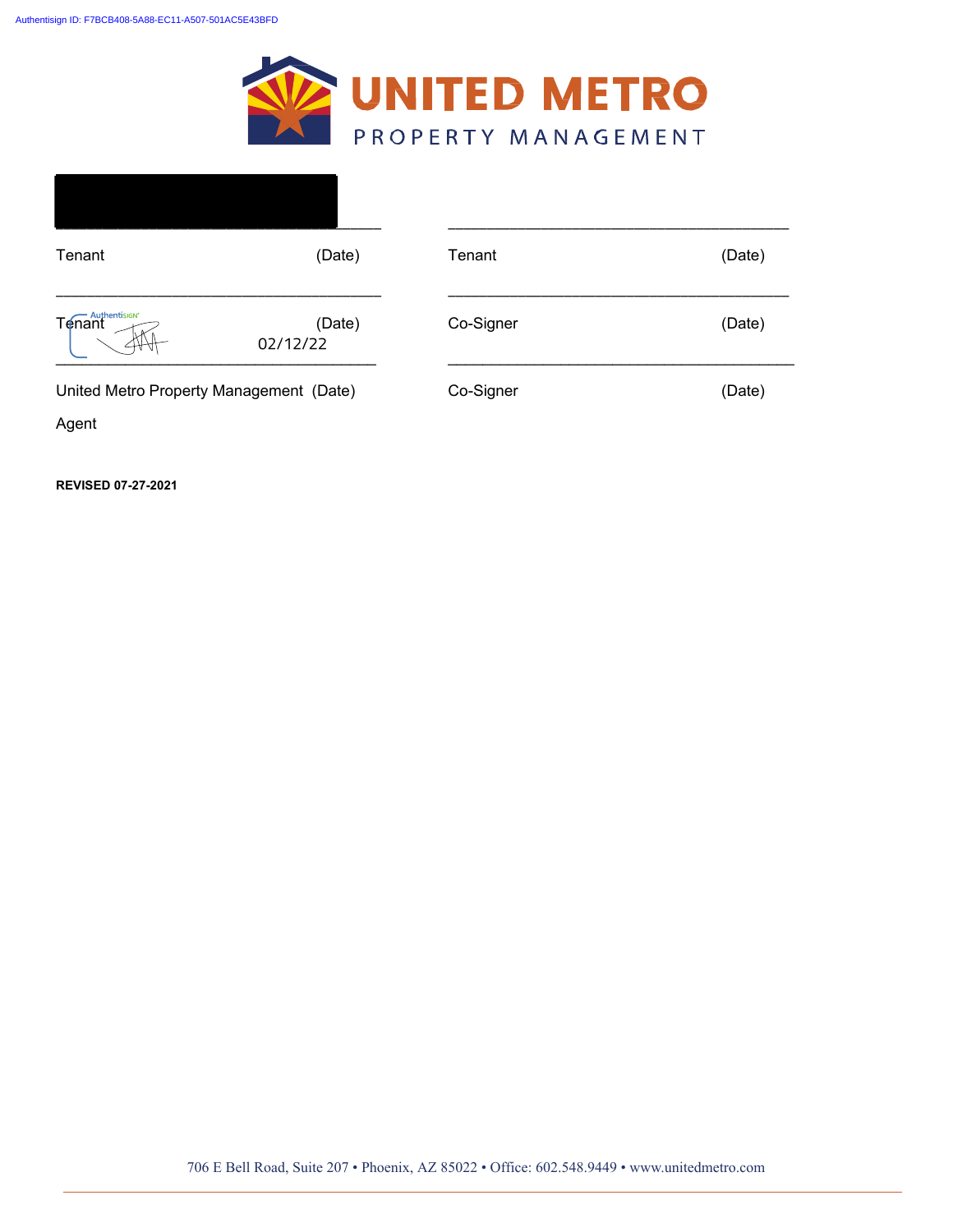

#### **PEST CONTROL LEASE ADDENDUM**

This shall serve as an addendum to the lease dated FEBRUARY 07, 2022 on the property located at | in **SURPRISE, AZ** between United Metro Property Management as Agent, and tenants upon the following terms and conditions:

The parties hereby acknowledge that Arizona is located in a desert and, as such, there are many pests that thrive in the desert and some that arrive from other areas.

The Tenant acknowledges that they have independent duties to control pest issues and that they must work to address these issues in a timely manner to avoid pest infestations. The use of the word "pest" includes, but is not limited to: roaches, bedbugs, ants, scorpions, spiders, mice, and rats.

**Obligations of the Agent**: Agent agrees to inspect the unit prior to renting the unit for pests and to pre-treat the home in the event that any pests are detected. Agent may or may not have knowledge of any prior pest infestation; if Agent does, Agent warrants to the Tenant that all appropriate steps have been taken to correct the situation.

**Obligations of the Tenant**: The tenant agrees to take reasonable steps to prevent and control pest problems. Tenant further agrees to visually inspect for signs of pests routinely, including after they have visited another home or a hotel, all of their shoes, clothing and luggage.

**Bedbugs**: If bedbugs are discovered within the property, the tenant shall be responsible to schedule, arrange and pay for the correction procedures which may include the following:

1) Placing all bedding, drapes, and rugs in bags to be transported for laundry or dry cleaning. Wash and dry all machine-washable items in the hottest setting. Dry clean any items that are not washable and notify the drycleaner of the issue so that proper steps may be taken to remedy the issue.

2) Removing or destroying all infected mattresses in sealed plastic and away from the common trash disposal area. Discard any other items that cannot be treated in the same manner.

3) Emptying all closets and furniture from the area during treatment and not returning any of those items until they have been cleared by the pest control specialist. Follow instructions on how to properly clean or destroy any infected items.

4) Deeply vacuum all areas of the property including but not limited to closets and furniture. Follow instructions on how to properly discard vacuum contents.

5) Move all of the furniture away from the walls and leave access to closet areas.

**Other**: The tenant acknowledges that the Agent is not an insurer of tenant's property and is encouraged to have insurance to cover any losses. Furthermore the tenant agrees to indemnify and hold harmless the Property Owner and the Agent from any claims, including attorney fees, which the tenant may incur as a result of the negligence of the tenant or their guests. Tenant will be liable for failing to comply with this addendum. Owner and its Agent shall not be liable to tenant or their guests for any harm as a result of any pest issue other than for the intentional failure to address a pest issue or as otherwise provided by law.

| <b>Authentisien</b><br>Tenant | (Date)        | Tenant | (Date)        |
|-------------------------------|---------------|--------|---------------|
|                               | 02/12/22      |        |               |
| . <del>.</del><br>$\sim$<br>. | $\sim$ $\sim$ | -      | $\sim$ $\sim$ |

| enant |  |
|-------|--|
|-------|--|

United Metro Property Management (Date) Tenant Tenant (Date) **REVISED 07-27-2021**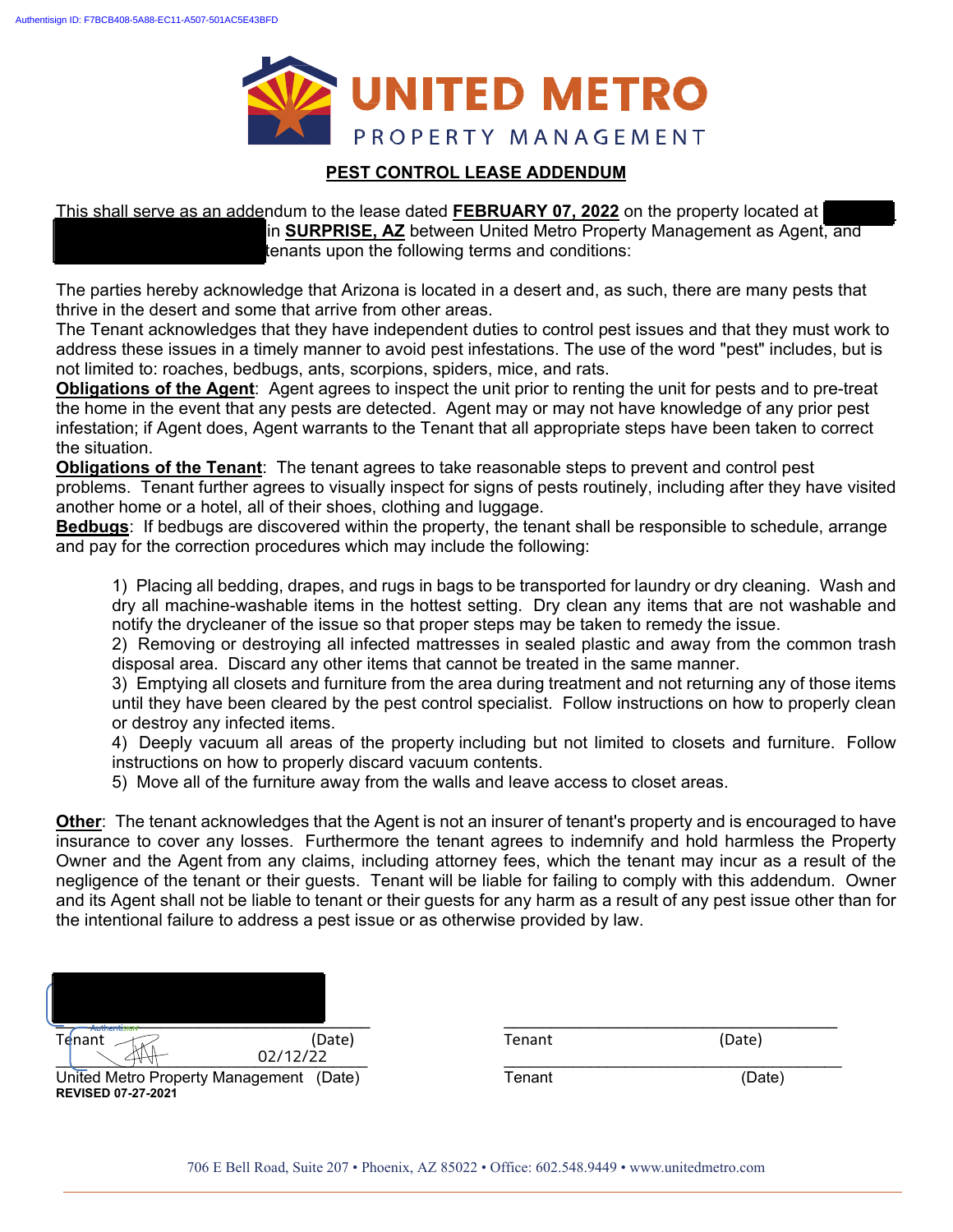

#### **RENTERS INSURANCE LEASE ADDENDUM**

This shall serve as an addendum to the lease dated **FEBRUARY 07, 2022** on the property located at in **SURPRISE, AZ** between United Metro Property Management as Agent, and tenants upon the following terms and conditions:

For the duration of the Lease, Tenant is required to maintain and provide a minimum \$100,000 limit of liability for Tenant's legal liability for damage to the leased property for no less than the following causes: fire, smoke, explosion, backup or overflow of sewer, drain or sump, and water damage ("Required Insurance").

Tenant is required to furnish Agent with evidence of Required Insurance prior to occupancy of leased premises and at the time of each lease renewal. If at any time Tenant does not have Required Insurance, Tenant shall be considered in breach of the Lease Agreement and Agent shall have, in addition to any other rights under the Lease Agreement, the right but not the obligation to purchase Required Insurance coverage and seek reimbursement from the Tenant for all costs and expenses associated with such purchase.

Tenant may obtain Required Insurance from an insurance agent or company of Tenant's choice at any time during the term of this Lease. If Tenant furnishes evidence of such insurance with Agent named as an Additional Interest and maintains the insurance for the duration of the Lease Agreement, nothing more is required of the Tenant. If the Tenant does not maintain Required Insurance, the insurance requirement of the Lease Agreement may be satisfied by the Agent, who may schedule the Leased property for coverage through the Lessor's Legal Liability Insurance Policy ("LLIP"). The coverage provided under the LLIP will provide the required insurance coverage listed above. An amount equal to the total cost to the Agent for the LLIP coverage shall be charged to the Tenant by the Agent as a recoverable expense under the lease. Some important points of this coverage, which Tenant should understand are:

1. LLIP is designed to fulfill the Insurance Requirement of the Lease Agreement. The Landlord is the insured under the LLIP. Tenant is not an insured, additional insured or beneficiary under the LLIP. All loss payments are made to the Landlord.

2. LLIP coverage is NOT personal liability insurance or renter's insurance. LLIP does not cover the Tenant's personal property, additional living expenses or liability arising out of bodily injury or property damage to any third party. If Tenant requires any of these coverage's, Tenant should contact an insurance agent or company of Tenant's choice to obtain personal liability or renters insurance to protect Tenant's interests.

3. Coverage under the LLIP may be more expensive than the cost of required insurance obtainable by Tenant elsewhere. At any time, Tenant may contact an agent of their choice for insurance options to satisfy the Required Insurance under the Lease Agreement.

4. If Tenant has purchased Renters Insurance and at any time allows such Renters Insurance to lapse in breach of the Lease Agreement, Agent may purchase LLIP coverage without notice and add the total cost associated therewith to Tenants monthly rent payment. It shall be the Tenant's duty to notify the Agent of any subsequent purchase of Renters Insurance. However, if the LLIP is replaced with another policy that Tenant obtains, no pro-rated premiums will be refunded by the Agent.

5. Licensed Insurance Agents may receive a commission on the LLIP.

6. The total cost to the Tenant for the LLIP shall be Twelve Dollars and Fifty cents (\$12.50) per month, plus sales tax (\$9.50 insurance premium plus a \$3.00 administrative fee). Agent shall have the right to increase or decrease this premium at any time with 30 days written notice to the Tenant.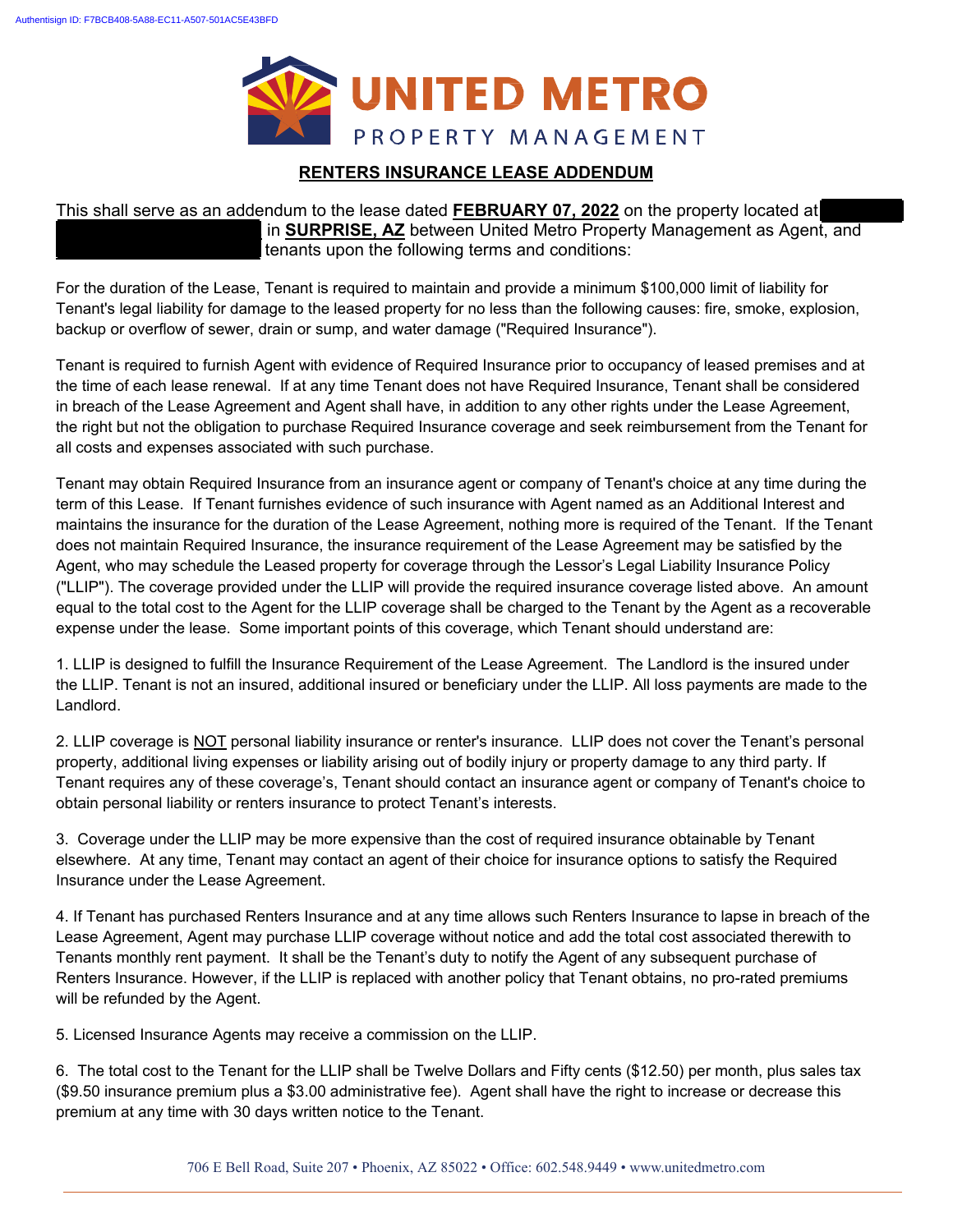

7. In the event that loss or damage to Landlord's property exceeds the amount of required insurance, Tenant shall remain contractually liable to Landlord for such amount. In the event of liability to any other party for bodily injury or property damage, Tenant shall remain liable to such other party.

Scheduling under the LLIP is not mandatory. Tenant may purchase Required Insurance from an insurance agent or company of Tenant's choice any time and coverage under the LLIP will be terminated by the Agent.

| Accontact                        |                    |        |        |
|----------------------------------|--------------------|--------|--------|
| Tenant Authentisian              | (Date)<br>02/12/22 | Tenant | (Date) |
| United Metro Property Management | (Date)             | Tenant | (Date) |
| <b>REVISED 07-27-2021</b>        |                    |        |        |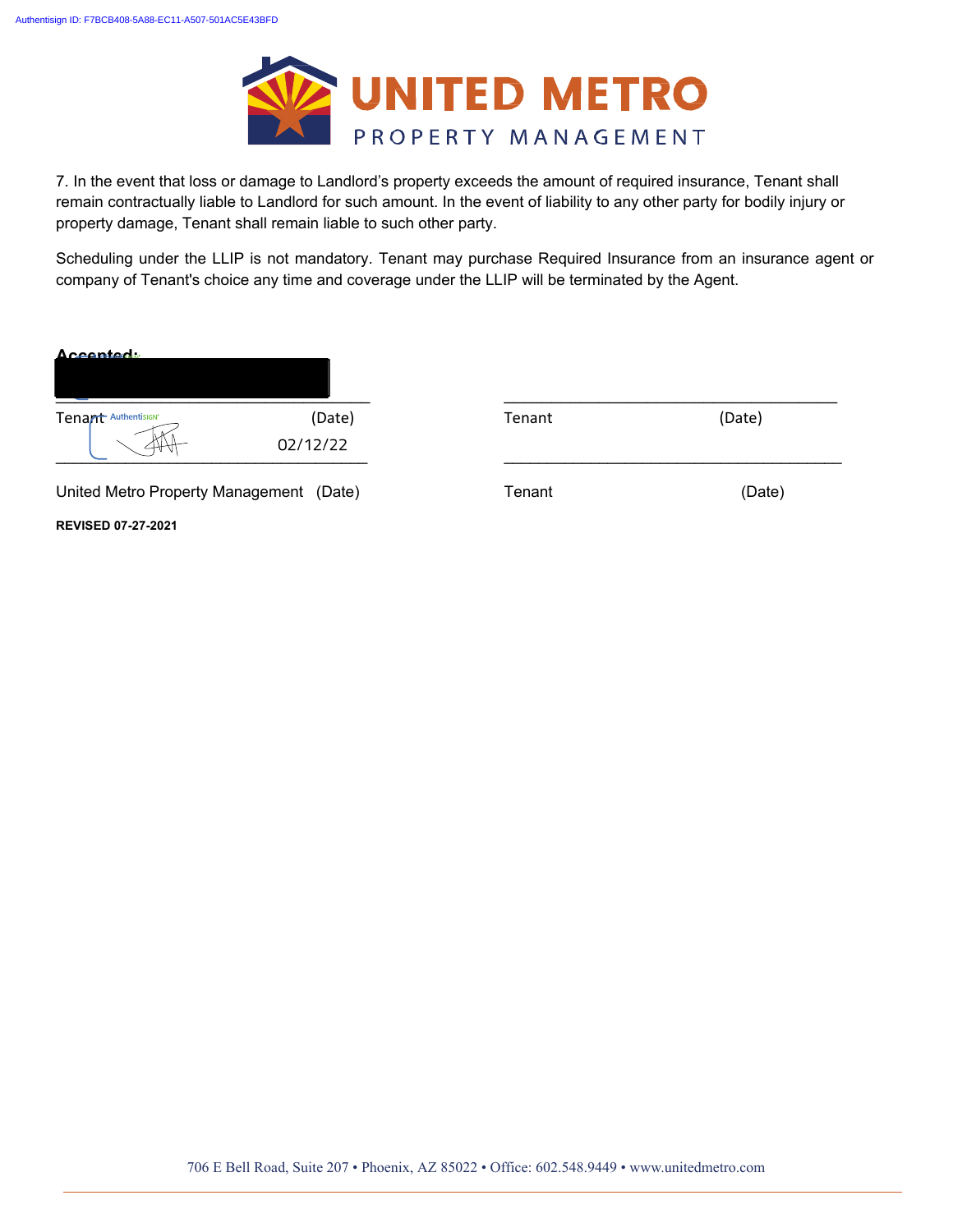

### **COMMUNITY RULES AND REGULATIONS**

Residency at **11433 W. Asset Channel Level Channel Drivers**, in **SURPRISE**, AZ it all pride of belonging and a responsibility to fellow residents. Every effort is made to make your stay here enjoyable and comfortable, but the support and cooperation of you, as a fellow resident, is necessary. The observance of certain minimal requirements will help maintain United Metro Properties' high standards.

**1. NOISE AND BEHAVIOR.** Community living makes it necessary that each tenant consider his neighbor. Excessive noise and loud music in apartments, hallways or outside areas cannot be permitted. Tenant agrees to conduct himself/herself and require other persons on the premises with his/her consent to conduct themselves in a manner that will not disturb their neighbors' peaceful enjoyment of the premises. Tenant agrees to supervise Tenant's family, guest, and invitees to insure their compliance with these rules, regulations, and laws. Tenant shall be responsible for any actions of Tenant's family, guests, and invitees who violate this Agreement or Landlord's rules or regulations, pursuant to A.R.S. 33-1368(G). Tenant is responsible for any fines or penalties assessed by any governing body as a result of Tenant's violation of any of these rules, regulations, and laws in addition to the cost of process service any notices.

**2. OUTDOOR POOL.** For the safety of all, glass or breakable objects are not permitted in any of the pool areas. To keep the pool operating properly, no foreign objects such as poolside furniture, plastic cups, or liquids are to be put into the pool. IN THE EVENT ANY TENANT OR INVITED GUEST CONDUCTS HIMSELF IN AN UNBECOMING MANNER OR CAUSES HIMSELF TO BE A NUISANCE WHILE USING THE FACILITY**,** MANAGEMENT RESERVES THE RIGHT TO REVOKE FACILITY PRIVILEGES.

Tenant hereby agrees to accept all responsibility for maintaining and enforcing rules around the pool. Tenant also agrees to indemnify, defend, and hold harmless the Owner of said property and United Metro Properties, Inc. the Owner's Agent, from any and all claims or liability with respect to property damage, personal injuries and/or deaths occurring in or around said pool, subject to AZ law.

**3. USE AND CARE OF EQUIPMENT.** It is the responsibility of each Tenant to treat and use all equipment as though it were your own. Use of facilities is limited to certain hours, and it is expected that all will respect those hours.

**4. BALCONIES, PATIOS AND WINDOWS.** No objects of any kind are to be set on balcony ledges. No alterations or attachments of any kind are to be affixed to the windows and doors where they are visible from the exterior of the building nor to the outside of apartment doors. Such objects include but are not limited to towels, wearing apparel, posters, flags, signs, decals and tinfoil. No bicycles or motorcycles are to be stored on patios, balconies, in apartments, under stairways or in any other area except as designated by Management.

**5. AUTOMOBILES AND MOTORCYCLES.** Repairs of less than one day are permitted in your parking space provided it does not involve changing any fluids (oil, etc.). Repairs of more than one day and changing of any fluids (oil, etc.) are expressly prohibited on the property.

**6. PARKING.** Authorized parking areas have been issued to all residents. Be sure to use your numbered space and advise guests to park in uncovered areas. Any vehicle in an unauthorized space will be towed at the owner's expense.

**7. TRASH RECEPTACLES.** It is the responsibility of each resident to help keep the premises tidy. Please do not leave trash or litter anywhere on the grounds. Use a trash container and keep the lid closed at all times.

**8. ANIMALS.** All animals are required to be on leashes when outside your unit. It is your responsibility to promptly pick up after your animal in the common areas of the complex and within your patio area. Failure to do this will result in you being required to remove your animal from the premises and/or your lease being terminated.

OWNER RESERVES THE RIGHT TO MAKE AND ENFORCE SUCH OTHER REASONABLE RULES AND REGULATIONS AS IN THEIR JUDGMENT MAY BE DEEMED NECESSSARY OR ADVISABLE FROM TIME TO TIME. TO PROMOTE THE SAFETY, CARE AND CLEANLINESS OF THE PREMISES AND FOR THE PRESERVATION OF GOOD ORDER.

706 E Bell Road, Suite 207 • Phoenix, AZ 85022 • Office: 602.548.9449 • www.unitedmetro.com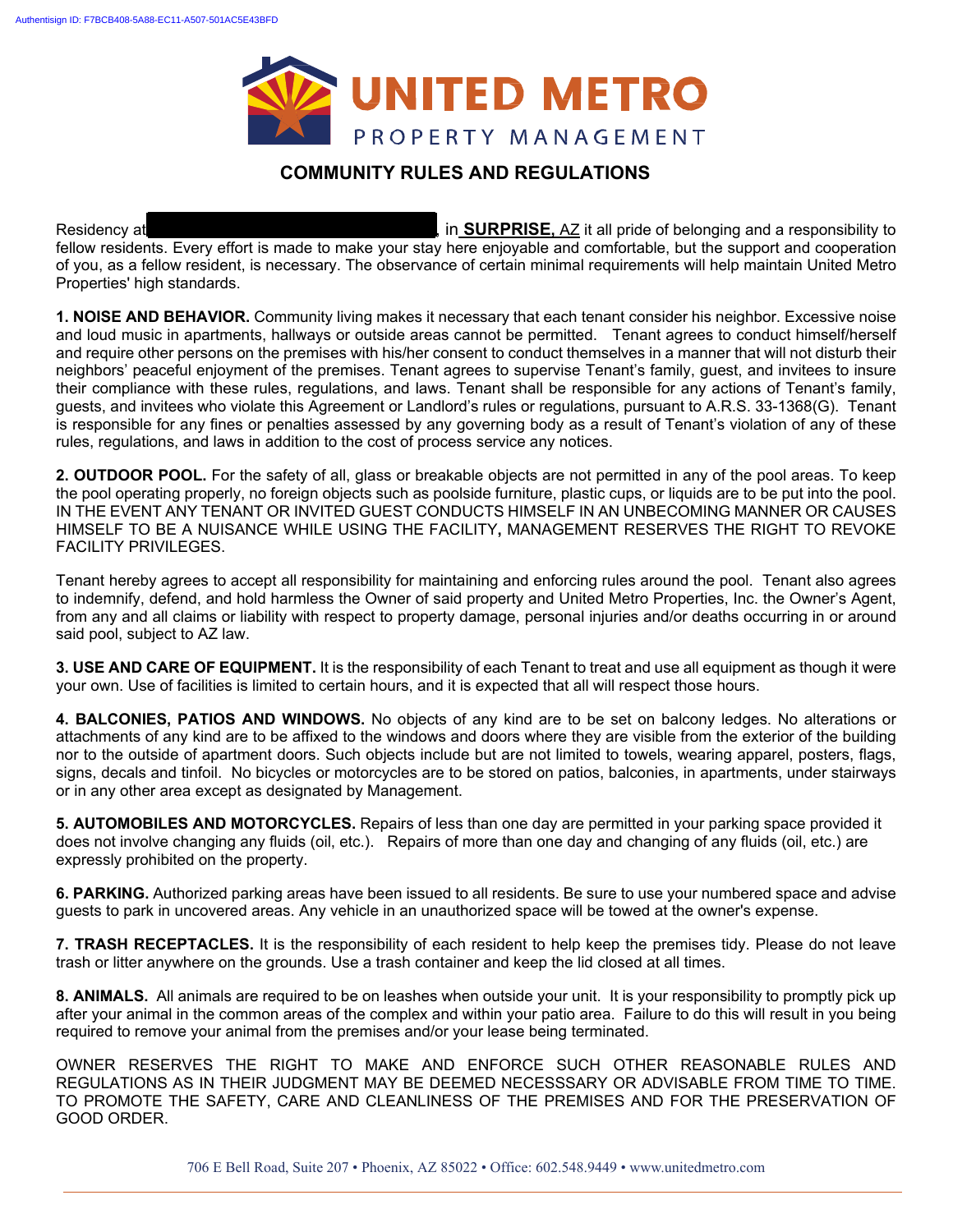

#### TENANT ACKNOWLEDGES HE/SHE HAS READ AND UNDERSTANDS ALL OF THE FOREGOING HOUSE RULES AND TENANT AGREES TO COMPLY WITH SAID RULES.

| Tenant     | (Date)                                  | Tenant    | (Date) |
|------------|-----------------------------------------|-----------|--------|
| Temamision | (Date)<br>02/12/22                      | Co-Signer | (Date) |
|            | United Metro Property Management (Date) | Co-Signer | (Date) |

Agent

**REVISED 07-27-2021**